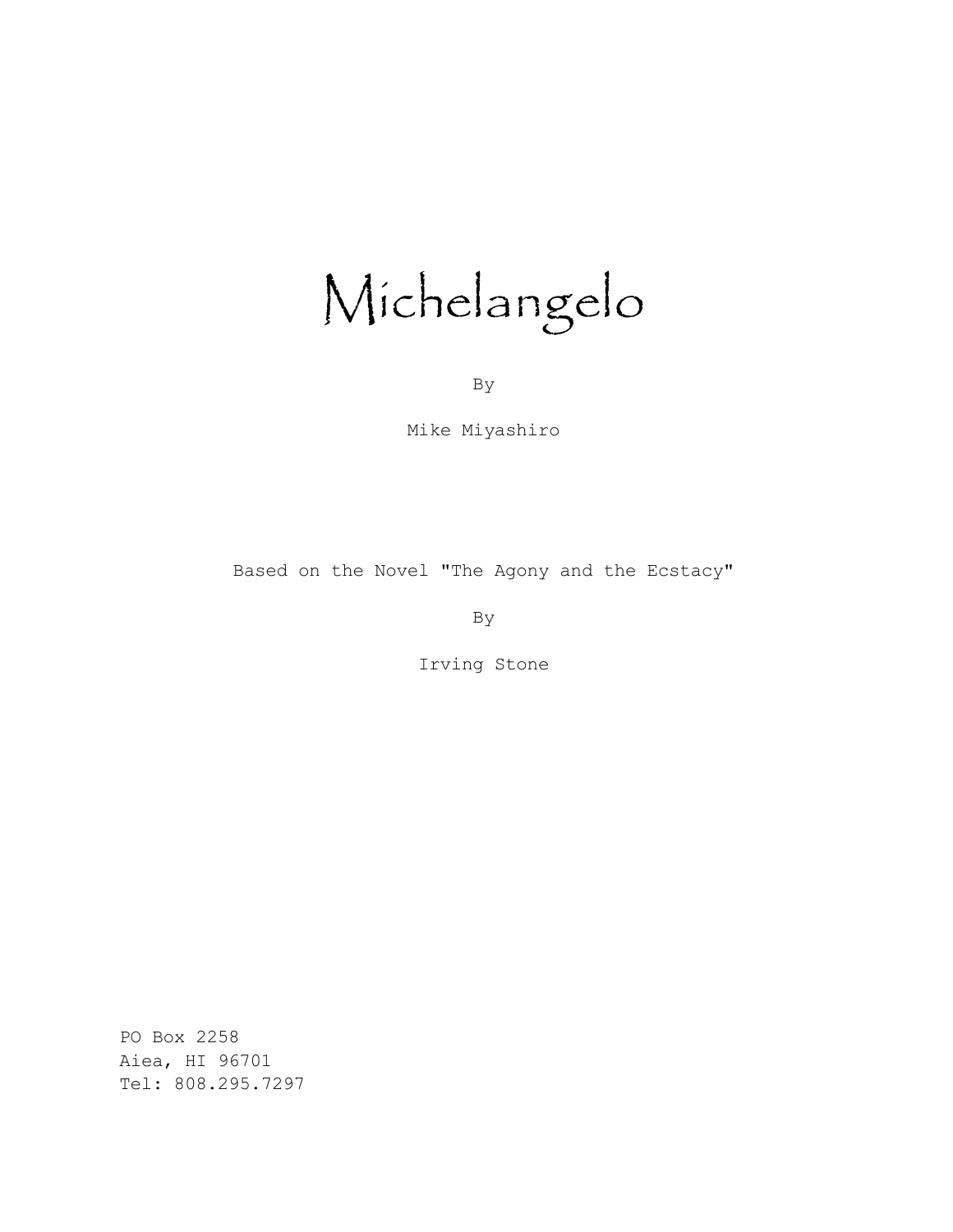FADE IN:

EXT. FLORENCE, ITALY, 1488 A.D. - EARLY MORNING

ESTABLISHING SHOT. Quiet Florentine streets bathed in golden morning light. A city not yet awaken.

INT. BEDROOM - CONTINUING

MICHELANGELO BUONARROTI, age 13, gangly, dark haired with large set eyes. Sits in front of a mirror examining the details of his own face.

He looks down at a sketch pad. It is an accurate and detailed portrait of his awkward self.

# VOICE OVER

If beauty is withheld... plain features may still please the eye. But deny someone proportion... and the result would be unkind.

He frowns. Erases portions of his eyes, forehead, cheeks and lips. Then redraws them. Making his chin stronger, lips fuller. His eyes more proportioned.

> VOICE OVER (CONT'D) Like plans for the facade of a Duomo... a face should be approved before it is given birth.

Someone WHISTLES from the street below. Moving to the window, He sees GRANACCI, a blond, blue eyed 19 year old, waving to him.

> MICHELANGELO Aspetta. I'll be right there.

Careful to not awaken his four brothers still asleep, Michelangelo hides his drawings under a large bed and quietly slips out of the room.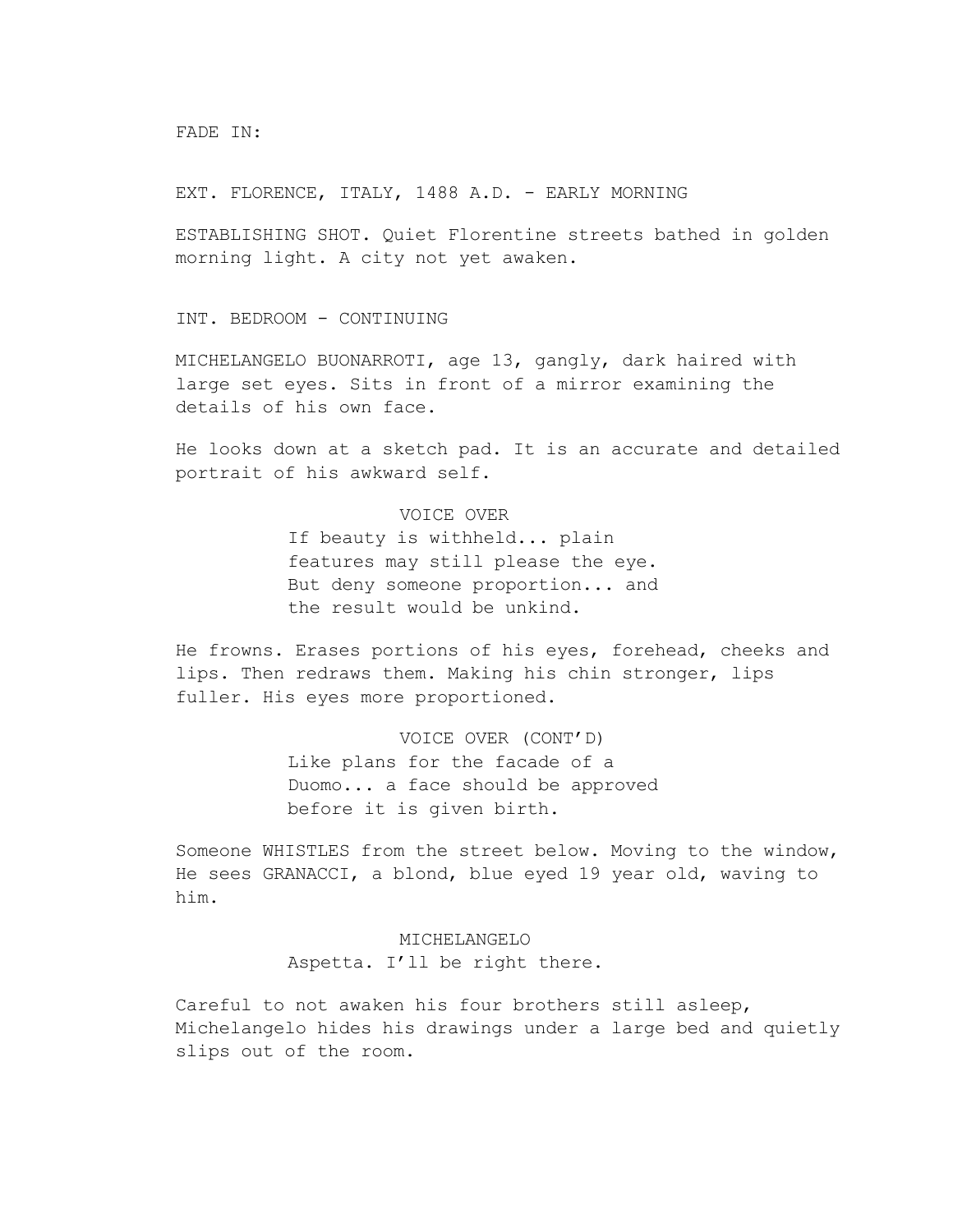### EXT. STREET - VIA DEI BENTACCORDI - CONTINUING

Michelangelo exits the building. Approaches Granacci who slaps him on the shoulder.

## GRANACCI

I can't believe it. You're actually going with me this time?

#### MICHELANGELO

It's my birthday. A present to myself.

They start walking.

#### GRANACCI

Remember what I told you about Ghirlandaio? I've been his apprentice for five years. I know him well. He wants to be appreciated. So be humble.

MICHELANGELO Yes. You've told me many times.

#### GRANACCI

Let's hurry. Early morning is the best time to see him. Before he starts drawing.

They quicken their pace through the narrow streets. Classic structures of Florence provide their backdrop.

- magnificent stone piles of the Bargello
- rough hewn blocks of the Pazzi Palace
- stone palaces of the Old Irons
- arches and towers of the Palazzo della Signoria

Something catches Michelangelo's eye. He stops abruptly in front of a tall niche of the Orsanmichele.

Granacci notices and runs back to him.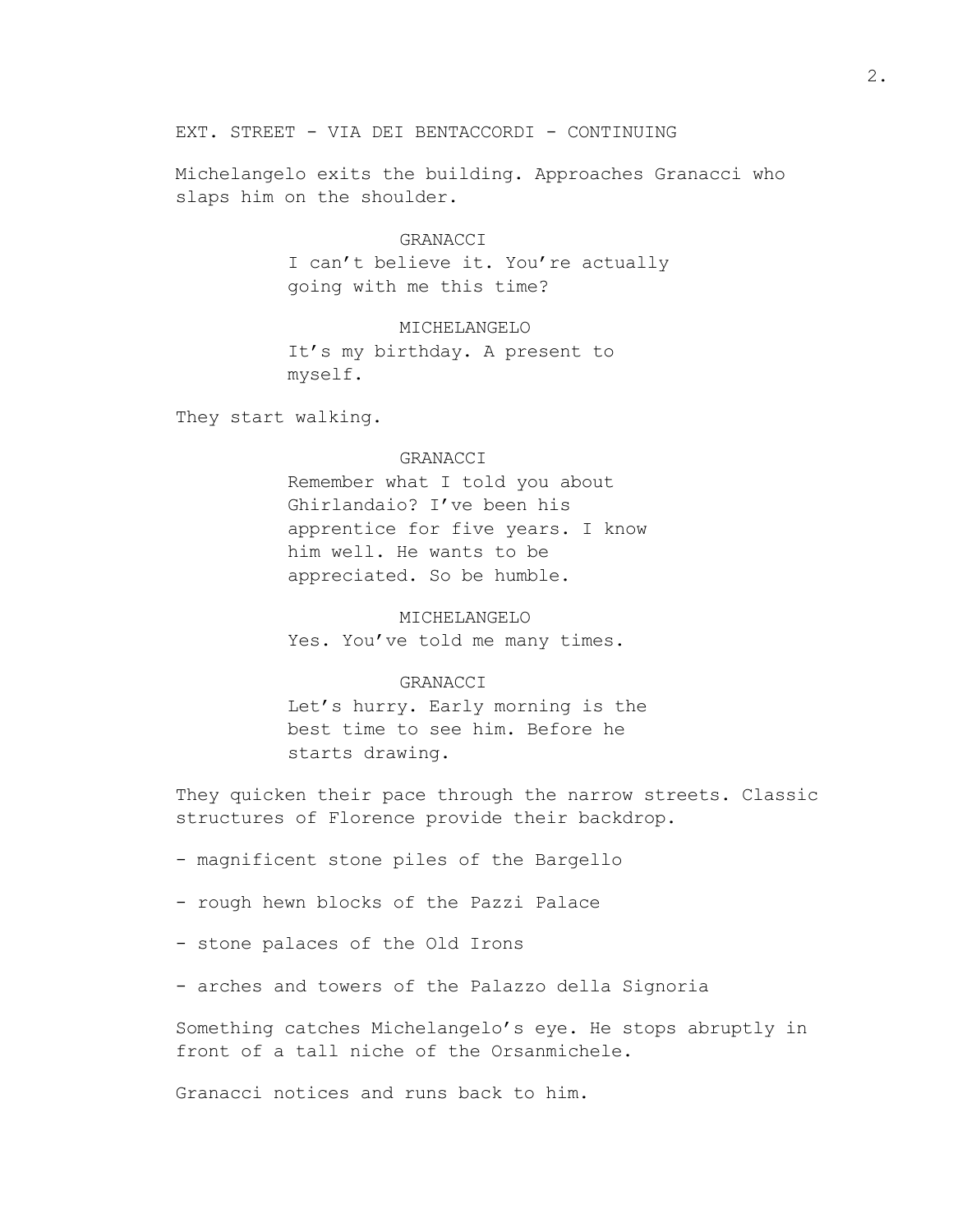What is it?

Michelangelo is gazing up at Donatello's marble statue of St. Mark.

MICHELANGELO

This is definitely the greatest of all art.

GRANACCI

What is?

MICHELANGELO This... Sculpture.

GRANACCI You can't be serious?

MICHELANGELO Is this marble not beauty?

#### GRANACCI

You are seeking an apprentice with one of the master painters of Florence. I advise you to speak only of the beauty of paint.

INT. GHIRLANDAIO STUDIO - MORNING

A large high ceiling room filled with the busy clutter of a painters workshop.

Rough plank tables. Stacks of colored cartoons of completed frescoes. Paper, pens, brushes, charcoal, volumes of manuscripts, all strewn about...

Six youths of various age are immersed in tasks of cleaning and preparation.

Granacci and Michelangelo enter. They approach a raised platform at the back of the studio.

GHIRLANDAIO, 43, thin and wiry, with long black hair and piercing dark eyes, is busy sketching.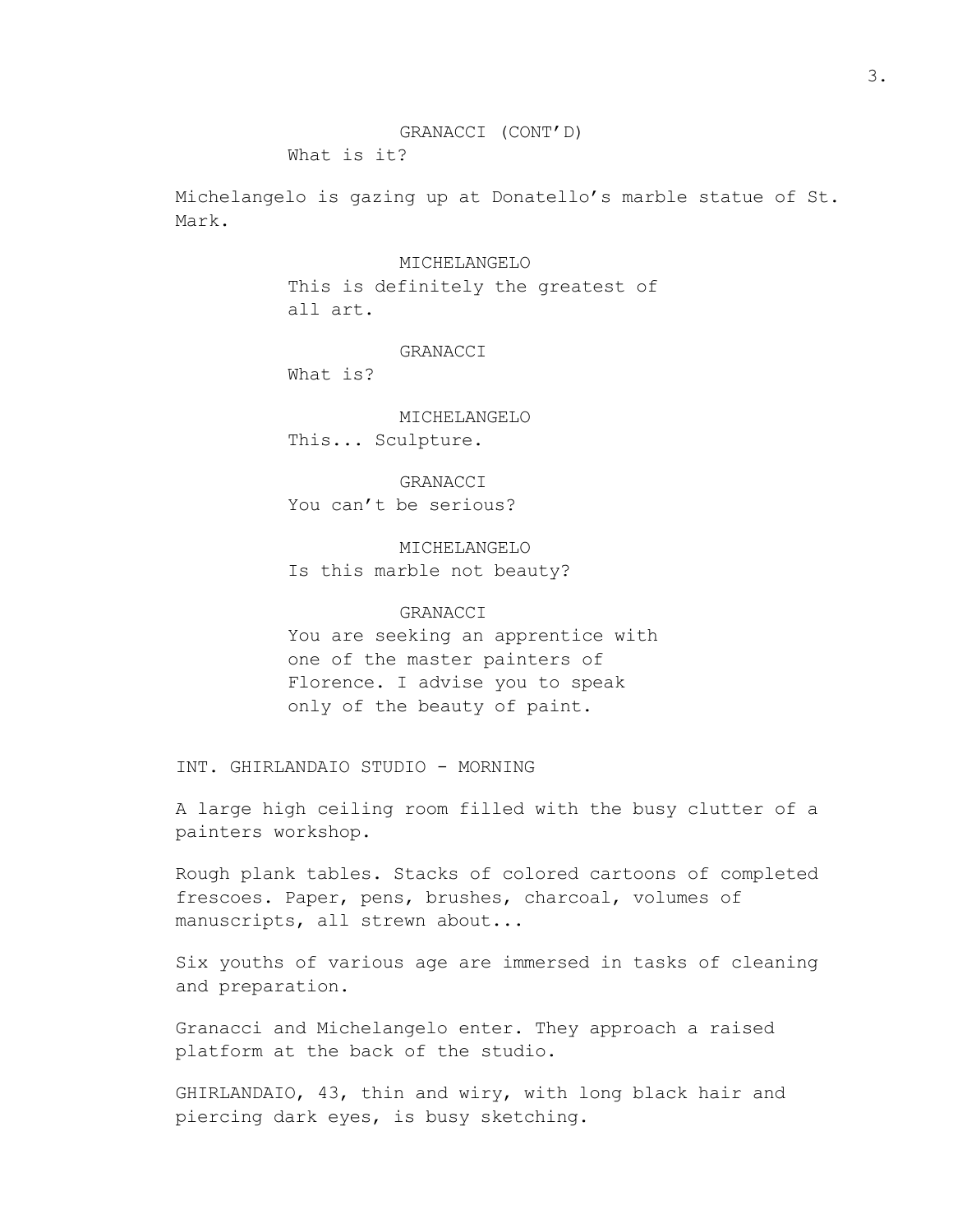#### GRANACCI

Scusi Signor Ghirlandaio.... Uh, this is my friend Michelangelo... the one I spoke about.

Ghirlandaio looks up from his drawings and stares.

Michelangelo squirms under the prolonged silent examination.

GHIRLANDAIO And who is your father?

# MICHELANGELO Lodovico di Lionardo Buonarroti-Simoni.

## GHIRLANDAIO

I have heard the name. How old are you?

#### MICHELANGELO

Thirteen.

#### GHIRLANDAIO

We start apprentices at ten. Where have you been for the past three years?

# MICHELANGELO Wasting my time at Urbino's school of grammar.

A slight smile from Ghirlandaio. He puts down his pen.

GHIRLANDAIO Can you draw?

MICHELANGELO I have the ability to learn.

GRANACCI You're small for thirteen. Too frail for the heavy work in this studio.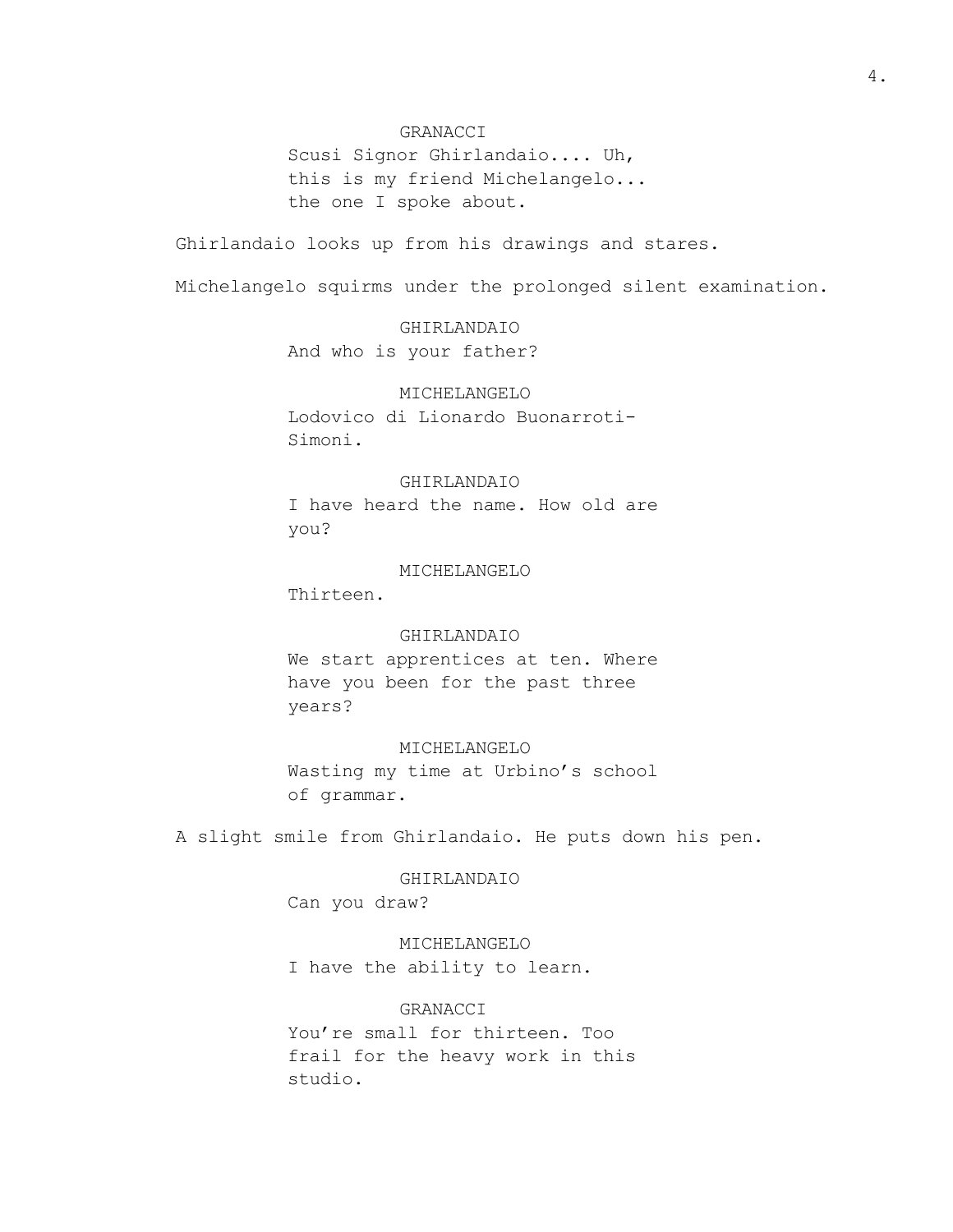MICHELANGELO One does not need large muscles to draw.

Granacci flinches at the quick sarcastic response.

MICHELANGELO (CONT'D) I'm sorry. I didn't mean to offend.

Ghirlandaio nods. Rises from his desk.

GHIRLANDAIO Very well. Suppose you sketch for me. What will it be?

Michelangelo scans the studio.

MICHELANGELO The studio perhaps?

Ghirlandaio laughs.

# GHIRLANDAIO

Granacci. Give your friend some paper and charcoal. Now if you will excuse me, I must return to my work.

Ghirlandaio goes back to his desk.

Granacci gathers some material. He follows Michelangelo to the doorway where they take a seat.

#### GRANACCI

(whispering) Why did you have to pick something so difficult?

Michelangelo ignores him. Goes straight to work...

With quick speed, his hand blurs through a detailed sketch of the large room, the apprentices working, images becoming details on paper.

He doesn't notice the time pass until...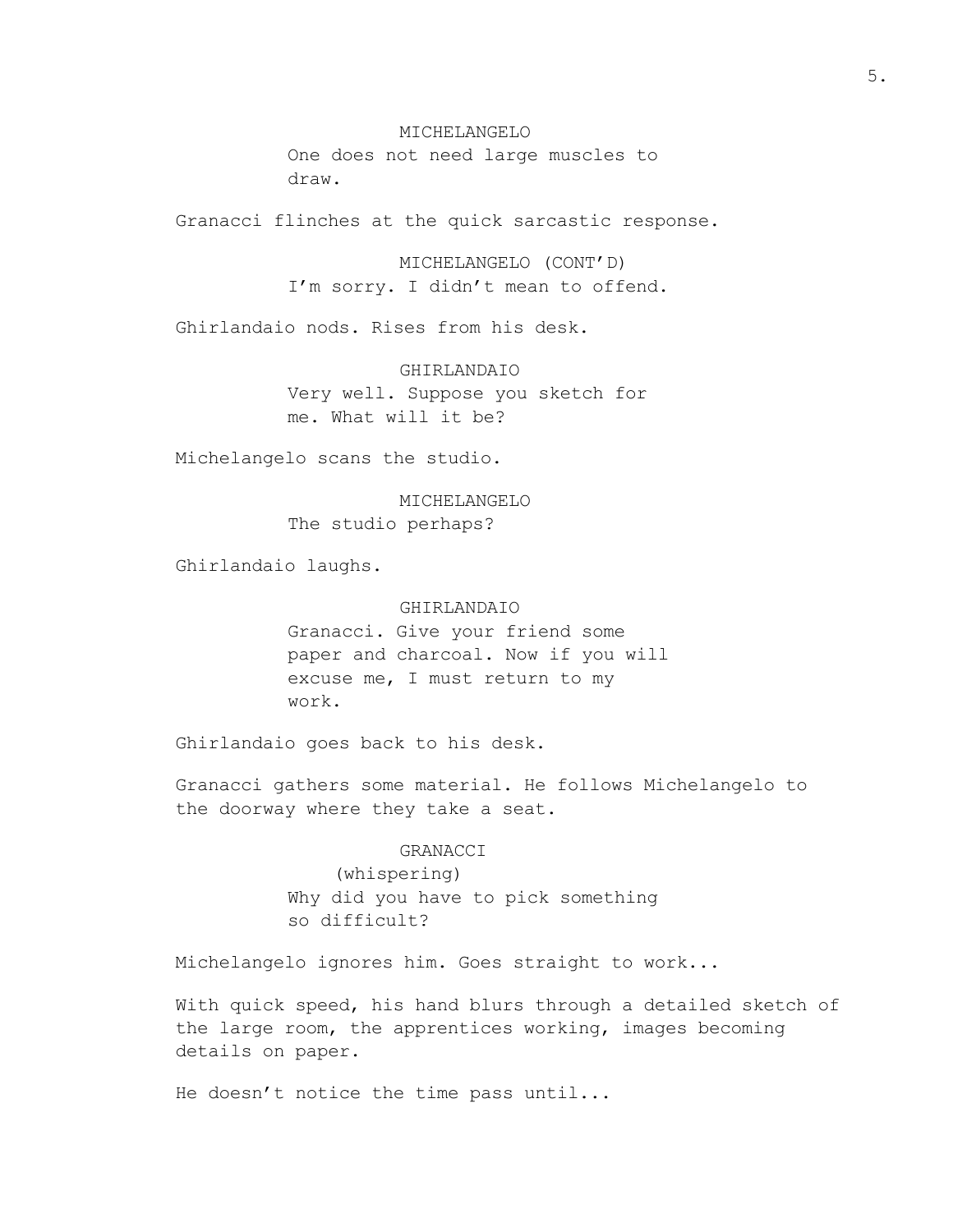A looming presence causes him to look up.

HIS POV: Ghirlandaio reaches down quickly and snatches up the sketch...

The drawing is clearly gifted and masterful. Stunning for anyone's hand; yet alone an unschooled thirteen year old.

> GHIRLANDAIO Granacci is right. You have a strong fist.

MICHELANGELO It is a stone cutter's hand.

#### GHIRLANDAIO

I have no need for stone cutters in a fresco studio. I'll start you on the same terms as if you were ten. You must pay me six florins for the first year...

#### MICHELANGELO

Excuse me sir... I am sorry, but... I can pay nothing.

Ghirlandaio looks at him sharply.

#### GHIRLANDAIO

The Buonarroti are not poor. If this is what your father wishes...

#### MICHELANGELO

My father does not respect art. He beats me every time I mention painting.

#### GHIRLANDAIO

I cannot take you unless he signs the Guild agreement. Will he not beat you when you take it to him?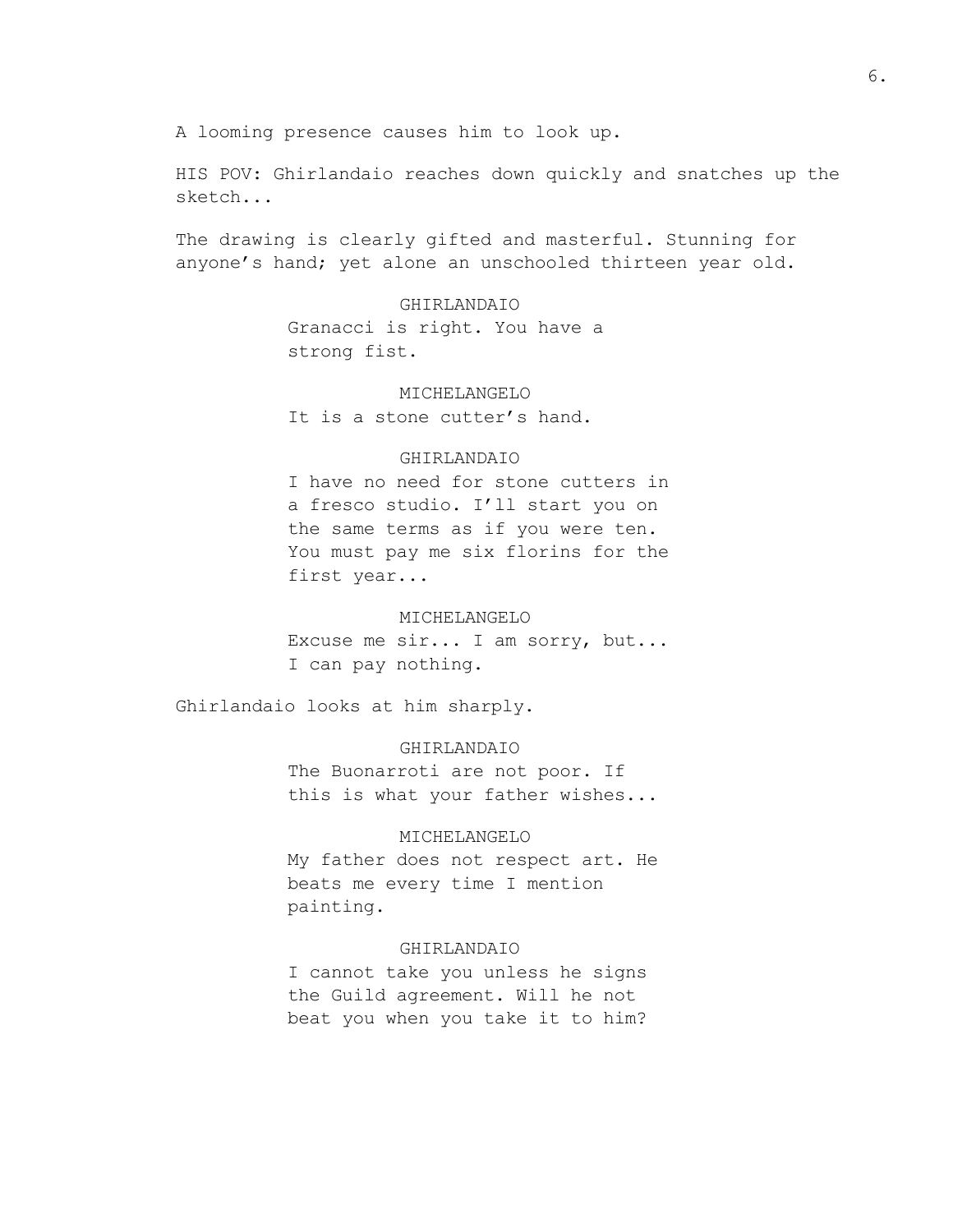#### MICHELANGELO

Not if you pay him six florins for the first year, eight for the second, and ten for the third.

Ghirlandaio's eyes narrow and flash.

The other apprentices turn to look.

GHIRLANDAIO What? Pay money to your father? For the privilege of teaching you?

MICHELANGELO I'm sorry Maestro Ghirlandaio. It is the only way.

Granacci stands in shock.

Stares of disbelief from the apprentices silence the studio.

Ghirlandaio's piercing eyes burn through Michelangelo.

Michelangelo straightens his spine. But remains respectful.

Ghirlandaio takes a long, hard look at the drawing. Then finally exhales a deep sigh...

#### GHIRLANDAIO

The Tornabuoni choir is behind schedule. We will never complete it without extra help. (beat) Bring your father in.

EXT. GHIRLANDAIO STUDIO - CONTINUING

Granacci and Michelangelo stumble out into the busy Via dei Tavolini now crowded with morning merchants and shoppers.

They are all smiles. Elated. Granacci grabs Michelangelo's shoulder.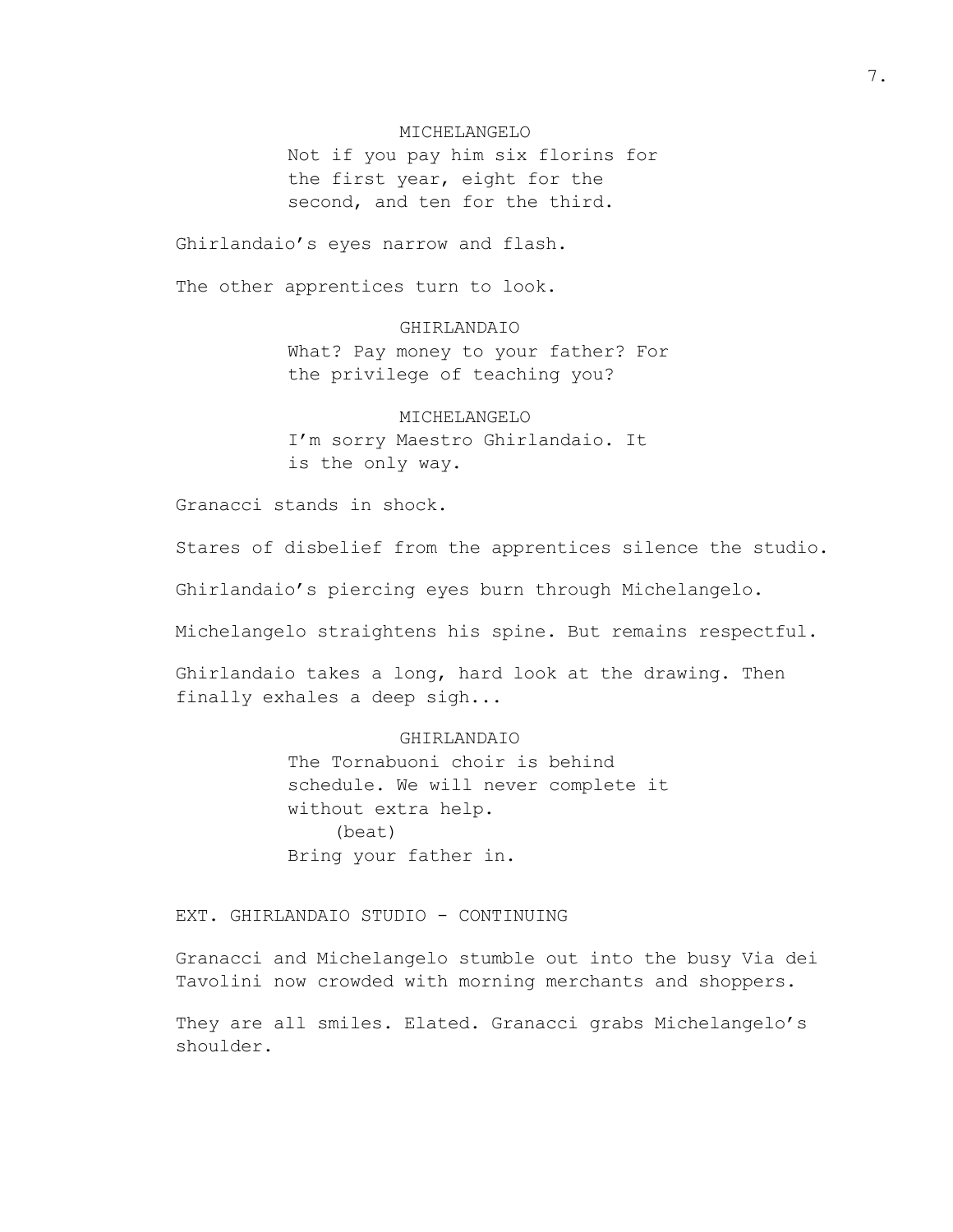That was not humble... But you got in!

MICHELANGELO

Not yet.

INT. LODOVICO STUDY - DAY

A small room overlooking the Via dei Bentaccordi below. Record keeping books are stacked and rolls of parchment documents fill the spaces.

LODOVICO BUONARROTI, Michelangelo's father, sitting at his desk, looks up slowly from his accounting ledger.

His brooding face permanently etched with gloom, is now turning red with rage.

# LODOVICO

You have done what?

Michelangelo stands in the doorway.

#### MICHELANGELO

I have just come from Ghirlandaio's studio. He has agreed to sign me as an apprentice.

Lodovico is trembling. Steadying himself, he rises from the desk. Walks over to the boy as he speaks.

#### LODOVICO

I took great pains to apprentice you to the Wool Guild. Sent you to an expensive school. Paid money I could ill afford so you would be educated. How many of the great Florentine fortunes were started this way... even the Medici's. (beat) Do you think that I will now allow you to waste your life as a painter? (MORE)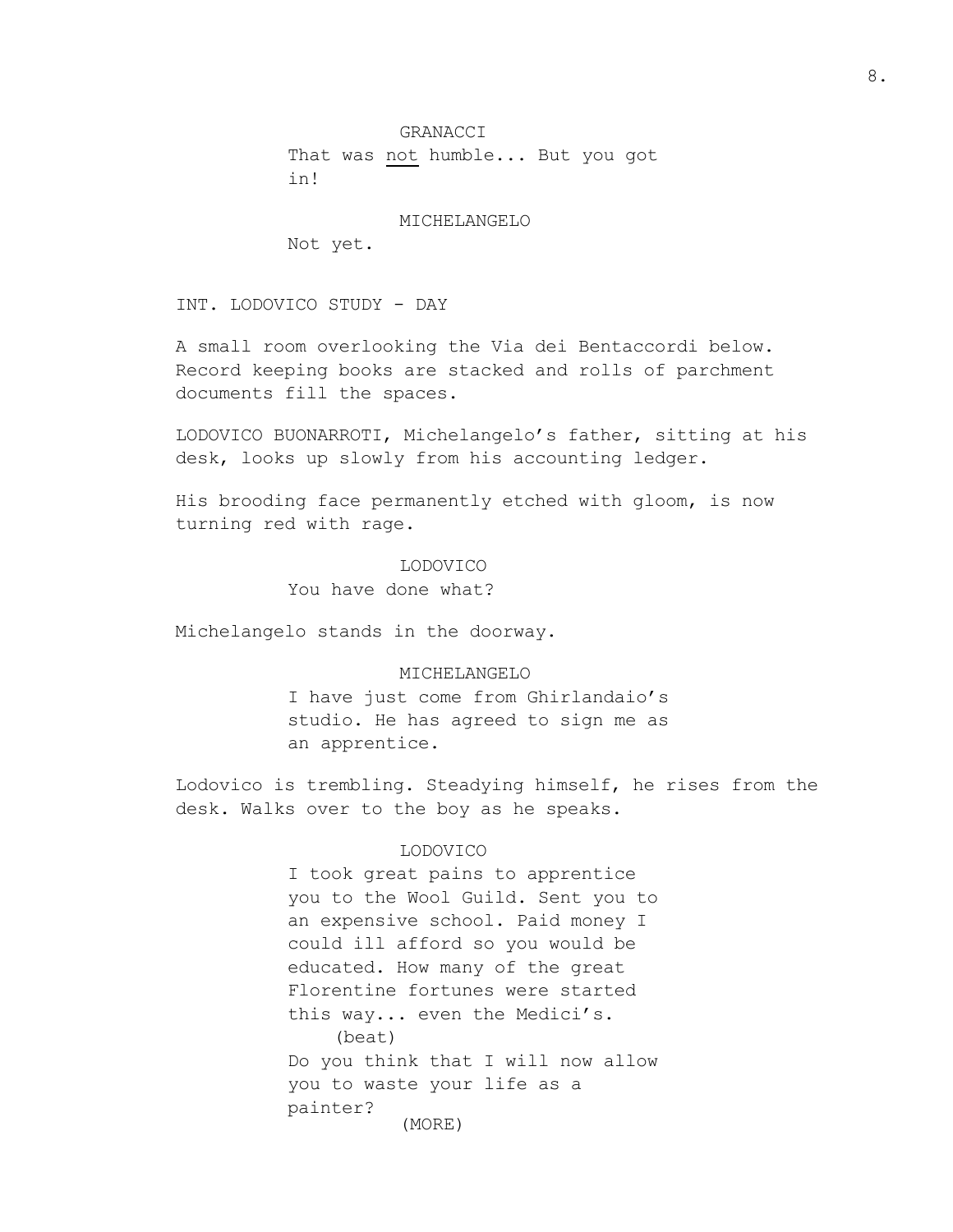#### LODOVICO (CONT'D)

To bring disgrace to the family name? For three hundred years no Buonarroti has fallen so low as to work with their hands.

# MICHELANGELO

No. But low enough to be money lenders.

Lodovico lashes out and slaps Michelangelo with the back of his hand.

#### LODOVICO

We belong to the Money Changers Guild. The most respectable in Florence. It is an honorable profession.

Lodovico rubs his knuckles.

# LODOVICO (CONT'D)

Why do you insist in injuring this family?

#### MICHELANGELO

I have as much pride in our name as anyone. Why can't I learn to do fine work that all Florence will be proud of? As they are of Ghiberti's doors, and Donatello's sculptures, and Ghirlandaio's frescoes? Florence is a good city for an artist.

The father puts a hand on the boy's shoulder.

# LODOVICO

Michelagnolo... you are the favored of my five sons. In whom my highest hopes rest.

MICHELANGELO And what of my hopes father?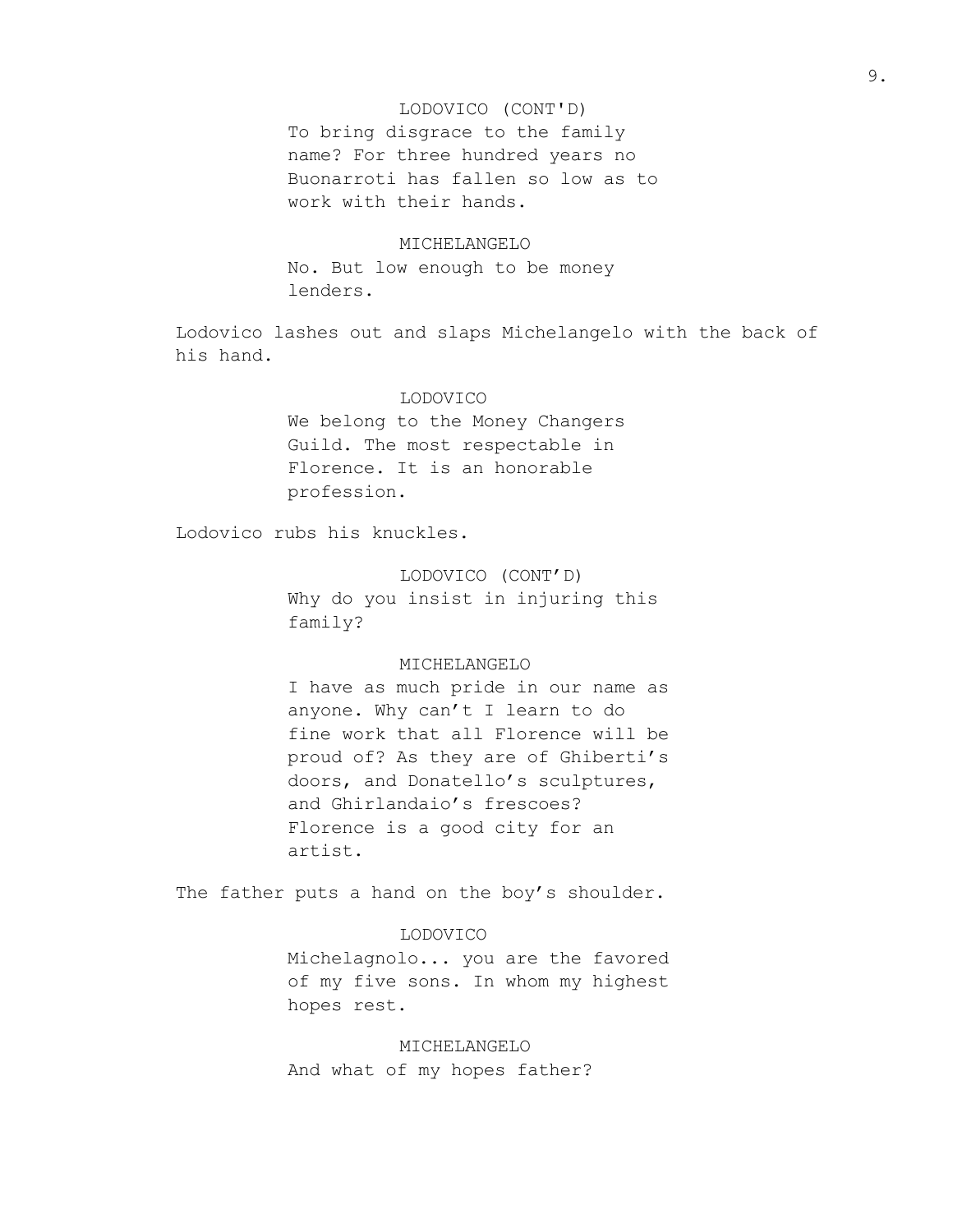#### LODOVICO

Ghiberti and Donatello lived as artisans and died as artisans. Their work never raised their social status one arm's length. Donatello was so poor in his old age that the Medici had to give him a charity pension.

#### MICHELANGELO

Everyone knows Donatello was not good with money. But Ghirlandaio makes a fortune.

#### LODOVICO

(anger building) An artist is a laborer. From this you expect wealth? What kind of dream is that?

## MICHELANGELO

The only kind I know. Bleed me of art and there won't be enough liquid in me to spit.

Lodovico's frustration boils over.

#### LODOVICO

BLEED YOU? It is only STUPIDITY that shall be BLED FROM YOU!!!

He begins pummeling Michelangelo with his fists.

Michelangelo covers up but is knocked over. He crashes into a bookcase. Furniture is knocked over. Lodovico continues his assault.

Suddenly the blows stop. Michelangelo looks up to see...

HIS POV: His grandmother, ALLESSANDRA, standing in the doorway. A matriarch dressed in black, she glares at Lodovico.

Lodovico slumps back into his chair. Out of breath.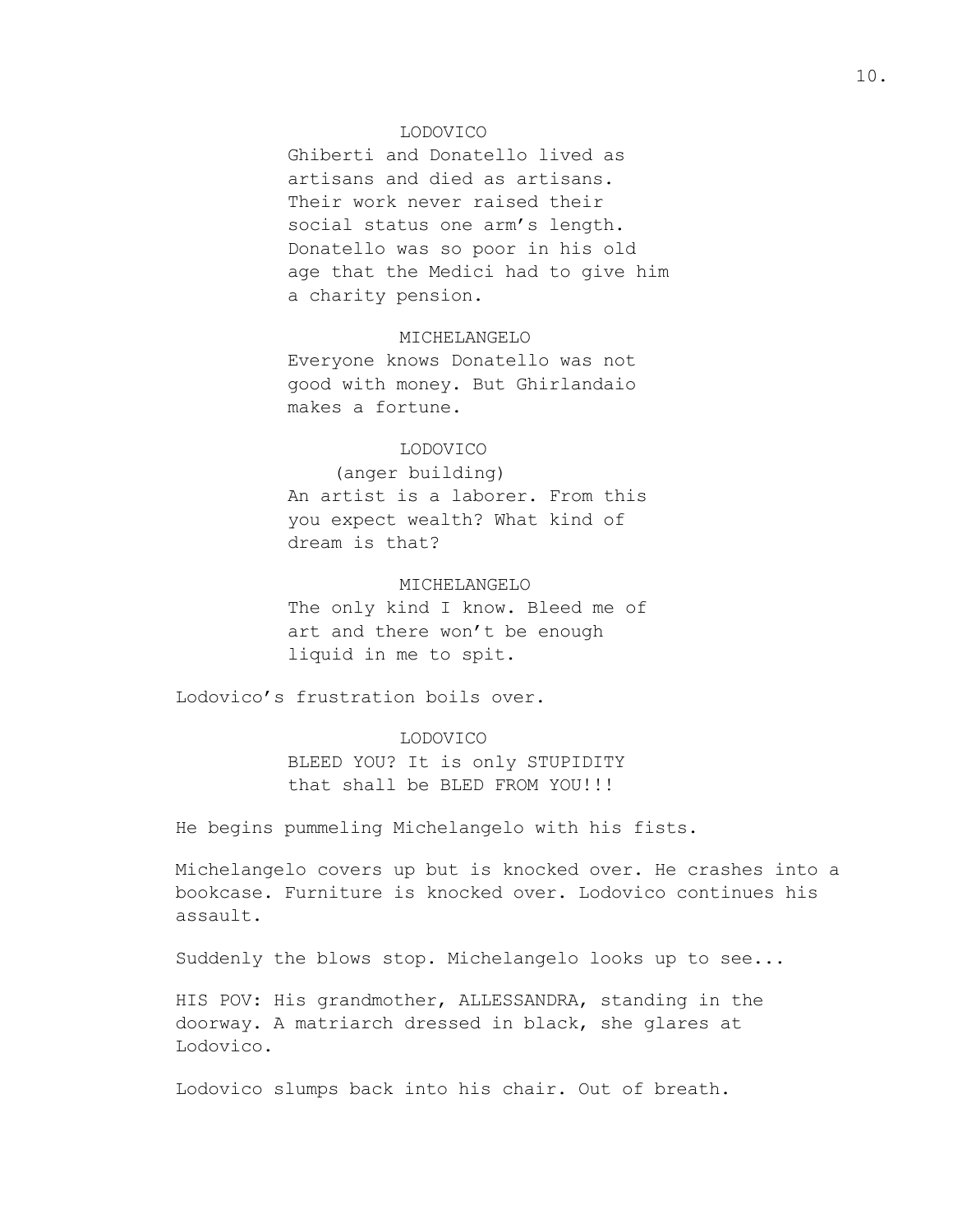LODOVICO (CONT'D) No more... enough... never let me hear again of this... apprenticeship to artists.

Allessandra walks over to Lodovico.

# **ALLESSANDRA**

What difference does it make which Guild he joins? You don't have the inheritance for five chickens, let alone five sons. He must choose for himself. If you cannot help Michelagnolo... you should not hinder him.

#### MICHELANGELO

I am going to be apprenticed to Ghirlandaio father. You must sign the papers. I'll do well for us all.

Lodovico stands again in utter frustration. Allessandra stands between him and Michelangelo.

# LODOVICO

I swear. You must be possessed by the devil! You insist on making me explode in anger ten times over! (beat) I shall not say it again! WE HAVE NOT A SCUDO TO PAY FOR ANY APPRENTICESHIP!!!

Michelangelo rises from the floor.

# MICHELANGELO

There is no need for money father. Ghirlandaio has already agreed to pay you.

Lodovico stops.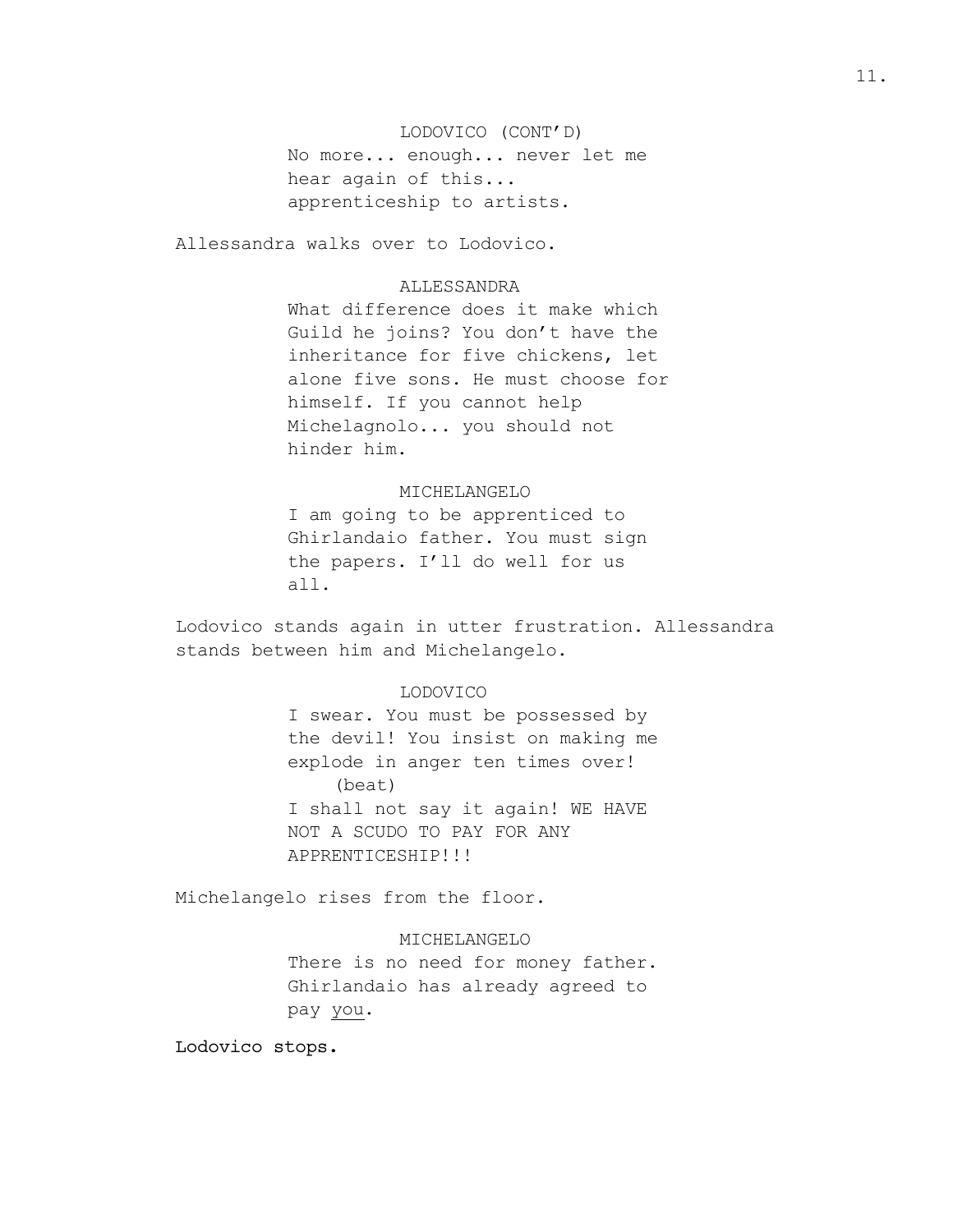#### LODOVICO

What?... Pay me?... For the privilege of teaching you, he will pay me?... Why?

MICHELANGELO He thinks I have a strong fist.

INT. GHIRLANDAIO STUDIO - DAY

MONTAGE: Non-stop activities swirling as Ghirlandaio directs the apprentices through one painting project after another. With many overlapping assignments, they work often through the nights and weekends mixing paints and prepping cartoons and frescoes.

Michelangelo is kept busy, engulfed in the chaos of the work.

VOICE OVER The Ghirlandaio studio was the most bustling and successful bottega in all of Italy... and a year passed as if in a day.

MONTAGE: Michelangelo spending time individually with each apprentice. Learning their different skills and assignments.

> VOICE OVER (CONT'D) There was no formal training. Simply time spent together on projects, one cultivated the skills... and friendship from each other.

MONTAGE: The personalities and quirks of each apprentice.

VOICE OVER (CONT'D) Benedetto, who could not draw freehand but only by mathematical sections... Mainardi, an expert at formulating colors in paints... Bugiardini, a gentle but talentless soul... Cieco, the spy who reported all activities to Ghirlandaio... (MORE)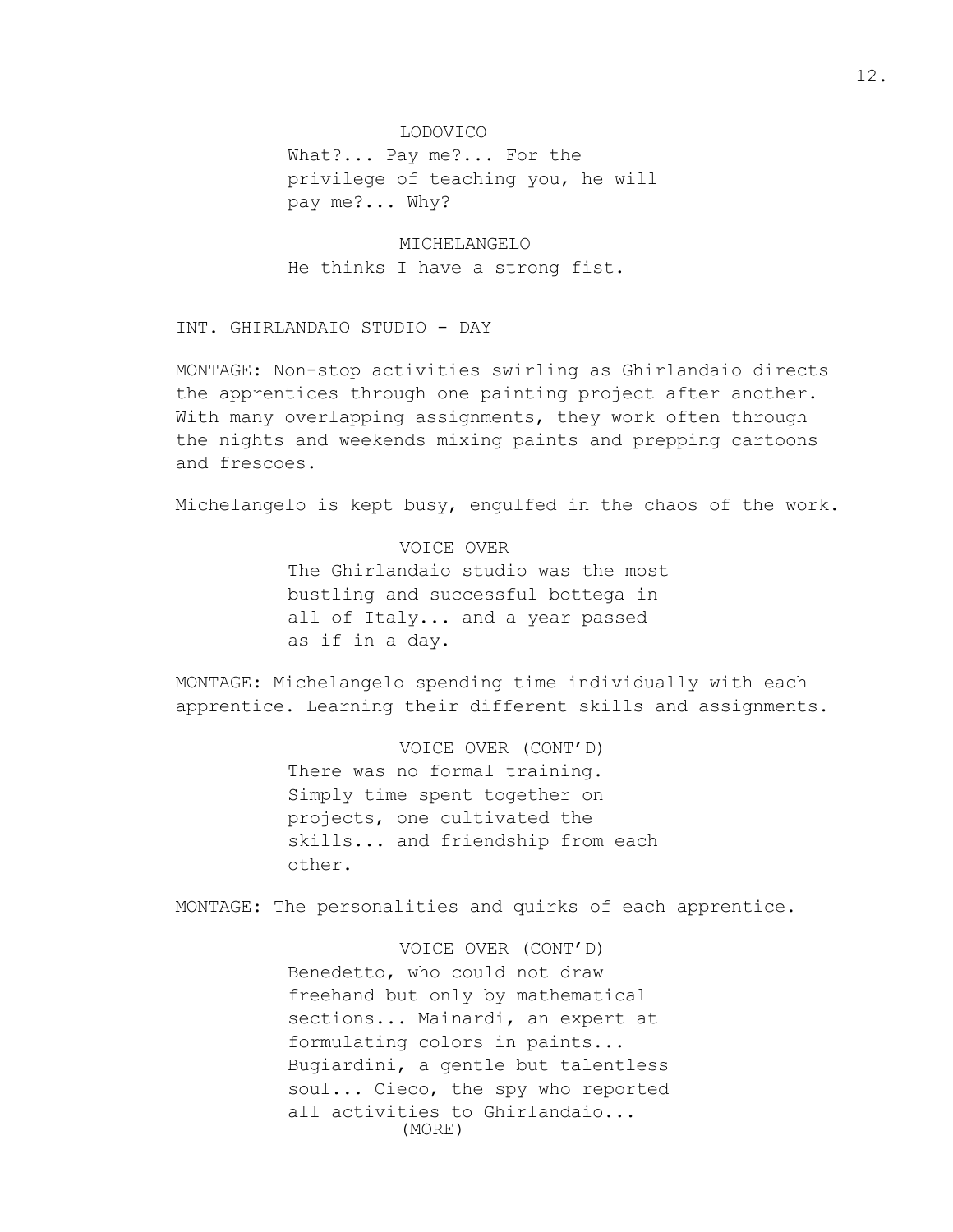David, the skilled cartoonist... and Jacopo, the talented but lazy jester with an insatiable interest in gossip and women. VOICE OVER (CONT'D)

EXT. THE DUOMO - DAY

The main gathering place for the city on a lazy Sunday afternoon.

Young men on the marble steps watching the parade of people go by. Young Florentine girls in colorful gowns flirting for their attentions.

Older men in somber suits taking their place of prominence along the square. Older women immersed in the gossip of the day.

# VOICE OVER

It was a happy time. And yet... a yearning for something more still burned.

Jacopo is sitting on top of an old Roman sarcophagus carved with horses and armored figures.

His fellow apprentices stand around him. Entertained and laughing at his running commentary on the passing girls.

Michelangelo is not interested. Instead, he examines the sarcophagus, running his hands over the delicate grooves and cuttings in the stone.

> MICHELANGELO These marble figures are still alive and breathing.

Jacopo and the others stop. They turn to Michelangelo.

MICHELANGELO (CONT'D) God was the first sculptor. Man was his first figure. And what material did he choose for his Laws? The Ten Commandments were carved in stone. (MORE)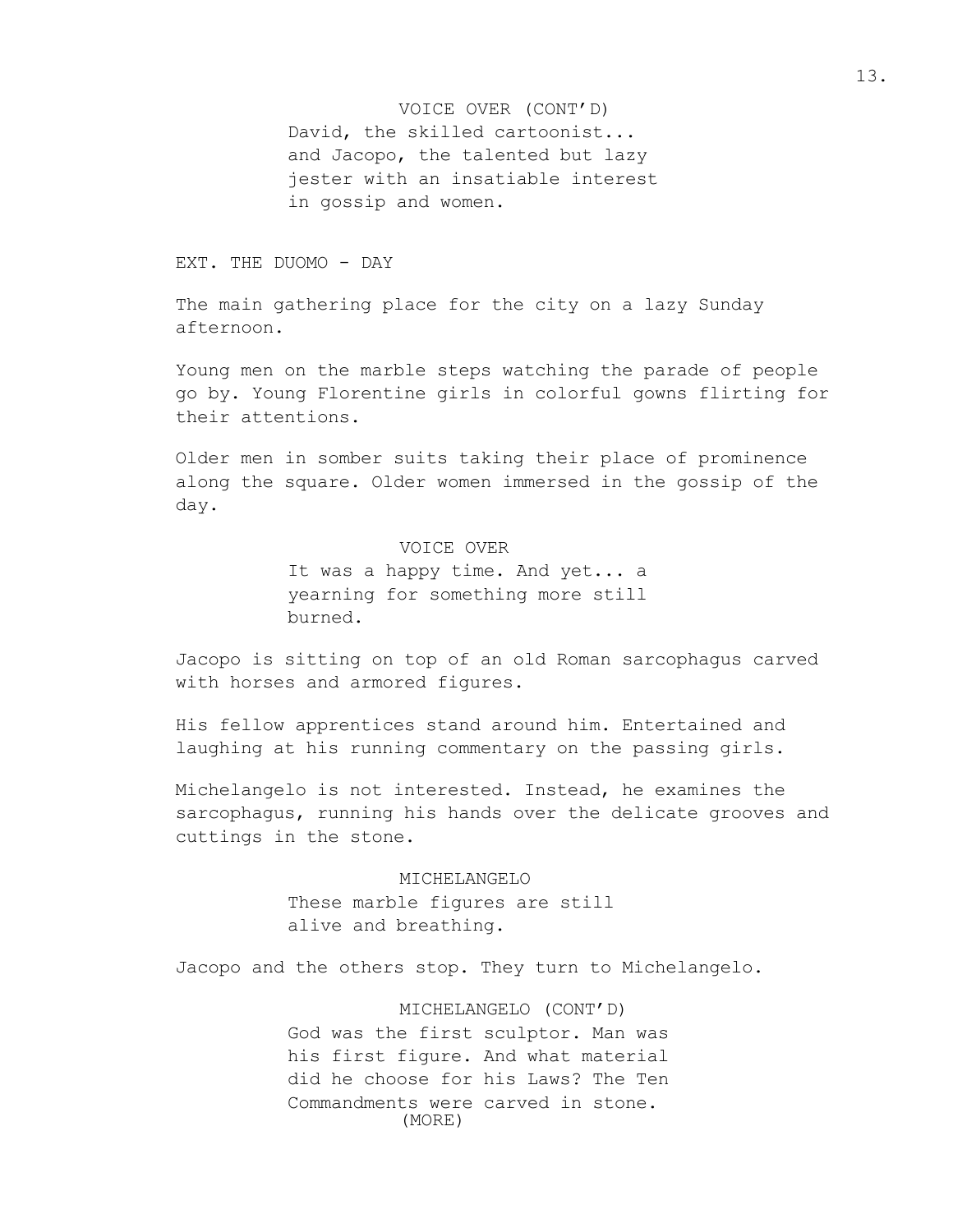Yet look at us on these Duomo steps. We are all painters. There is not one sculptor among us. Why? MICHELANGELO (CONT'D)

His friends are silenced by the odd outburst.

MICHELANGELO (CONT'D) It is because there is much strength needed for hammer and chisel. They exhausts both mind and body... in contrast to the painter who is only required to wield a delicate brush.

The boys look at each other... then burst into laughter.

#### JACOPO

If that is true, then the laborer in the quarry is the greatest of artists. Does he not exhaust the most of mind and body?

The others chime in agreement.

# MICHELANGELO

All I am saying is that nobility in art is measured by its truth. Truth in form. The more of the form, the more it is true.

# (beat)

In marble, the form is approachable from all four sides. But one cannot walk around a painting. It exists only as a flat one dimensional illusion on a canvas.

#### JACOPO

But creating that illusion requires skill, craftmanship. That is the art.

#### MICHELANGELO

No. The illusion is required because paint has limitations. (MORE)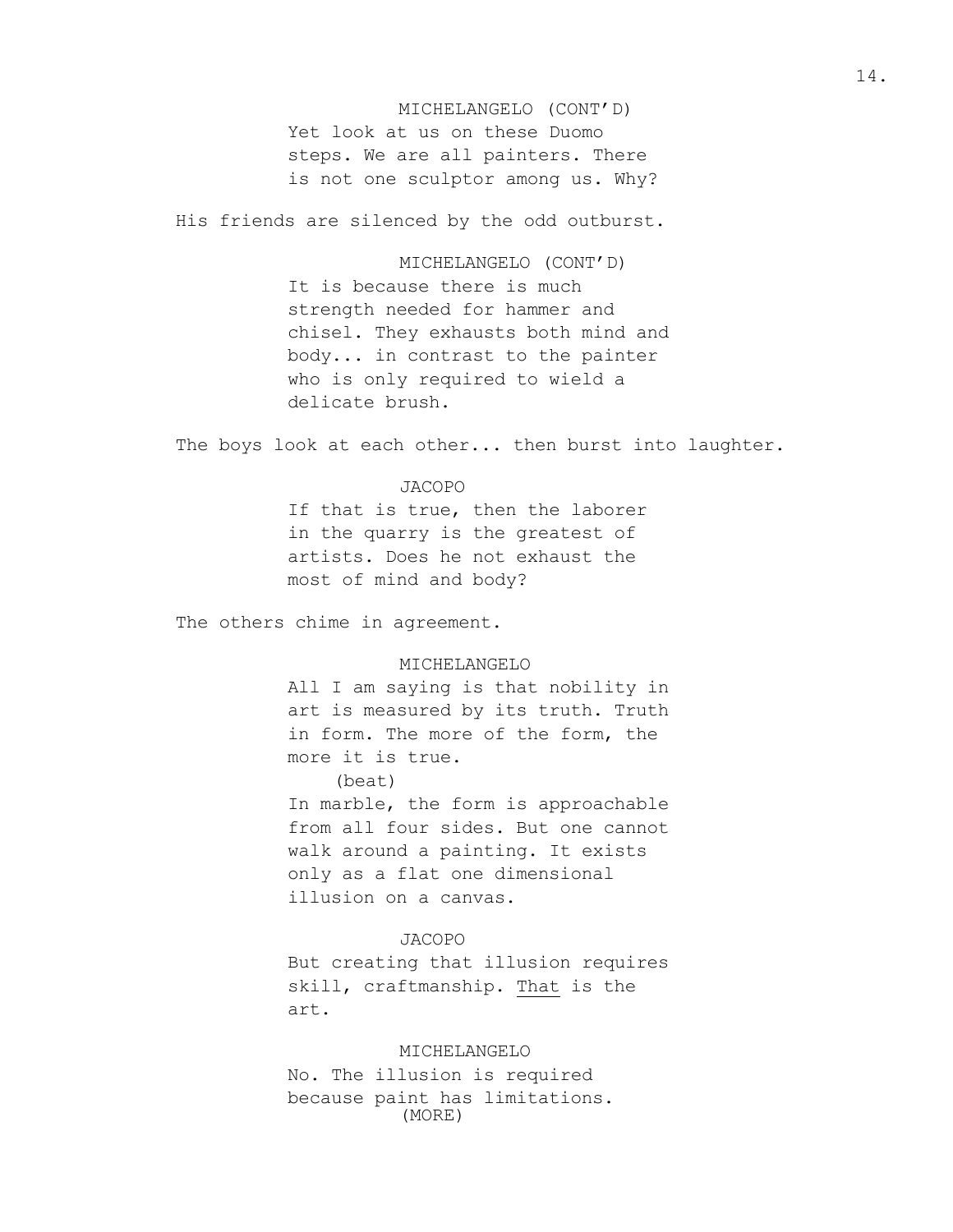But a sculptor? He works in complete reality. This requires even greater skill. MICHELANGELO (CONT'D)

Jacopo jumps down from the sarcophagus.

#### JACOPO

Sculpture is a bore. What can you make? A man? Woman? A horse? Monotony! But a painter can create the whole universe. The sky, the sun, the moon and stars. What sculptor can do that?

## MICHELANGELO

Painting is perishable. A fire, too much cold. But stone is eternal. Show me a painting that is two thousand years old. But this Roman sarcophagus... as strong as the day it was carved.

#### JACOPO

And as cold!

The others laugh.

Mainardi walks up to Michelangelo. Puts a gentle hand on his shoulder.

#### MAINARDI

Michelangelo... Jacopo is right. A sculptor can only copy. Ghiberti and Donatello were the masters. Today there is nothing left. Even Bertoldo makes copies of Donatello. (beat) Everything that can ever be made in sculpture... has already been made.

Michelangelo casts a frustrated gaze toward Granacci who looks away, unable to help.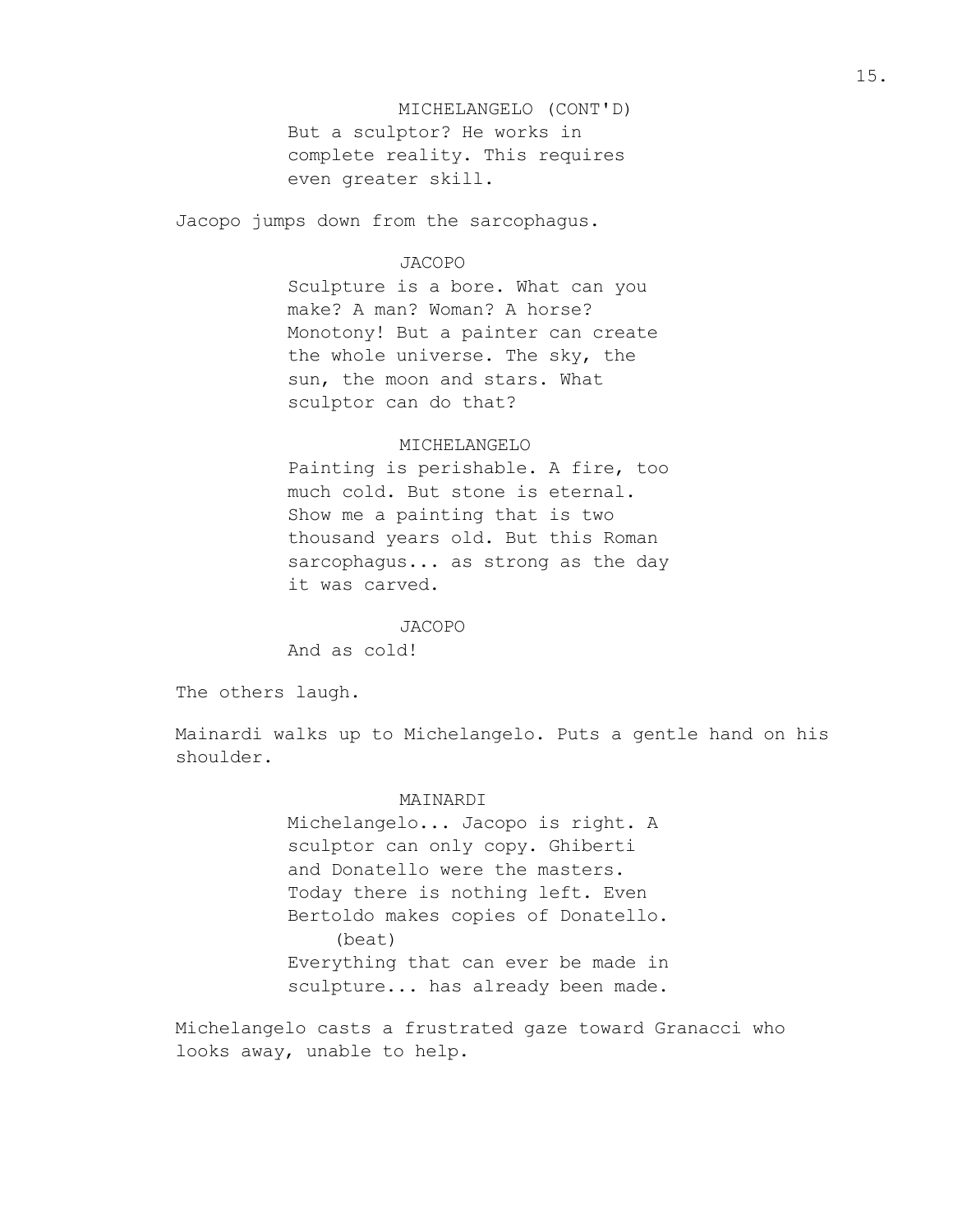#### INT. MICHELANGELO'S BEDROOM - NIGHT

Michelangelo tosses in his bed. Bothered and wide awake. His four brothers near him, all sound asleep.

Finally, he rises in the dark and gets dressed.

EXT. FLORENTINE STREETS - NIGHT

As Michelangelo makes his way through the empty streets. Unrecognizable buildings and structures loom in the shadows. Barely lit by the light of the stars.

Through the Piazza Sant'Ambrogio, he heads out of the city and toward the river Affrico.

At the river, he makes his way uphill. Leaving the city behind.

The faint glow of dawn hints at the vast Tuscan countryside in the distance. Awaiting him...

EXT. SETTIGNANO - MORNING

He is in the countryside now.

Distant peaks, rolling ridges, villas and dozens of tiny family run stone yards can be seen for miles.

Michelangelo walks up to a small, modest house. A father, three sons and a grandfather shape marble blocks in the yard. Chickens, ducks and pigs scurry about.

The father, TOPOLINO, smiles warmly when he notices Michelangelo.

#### TOPOLINO

Michelangelo!

# MICHELANGELO Good morning Topolino.

The three sons and grandfather also greet him with familiar affection.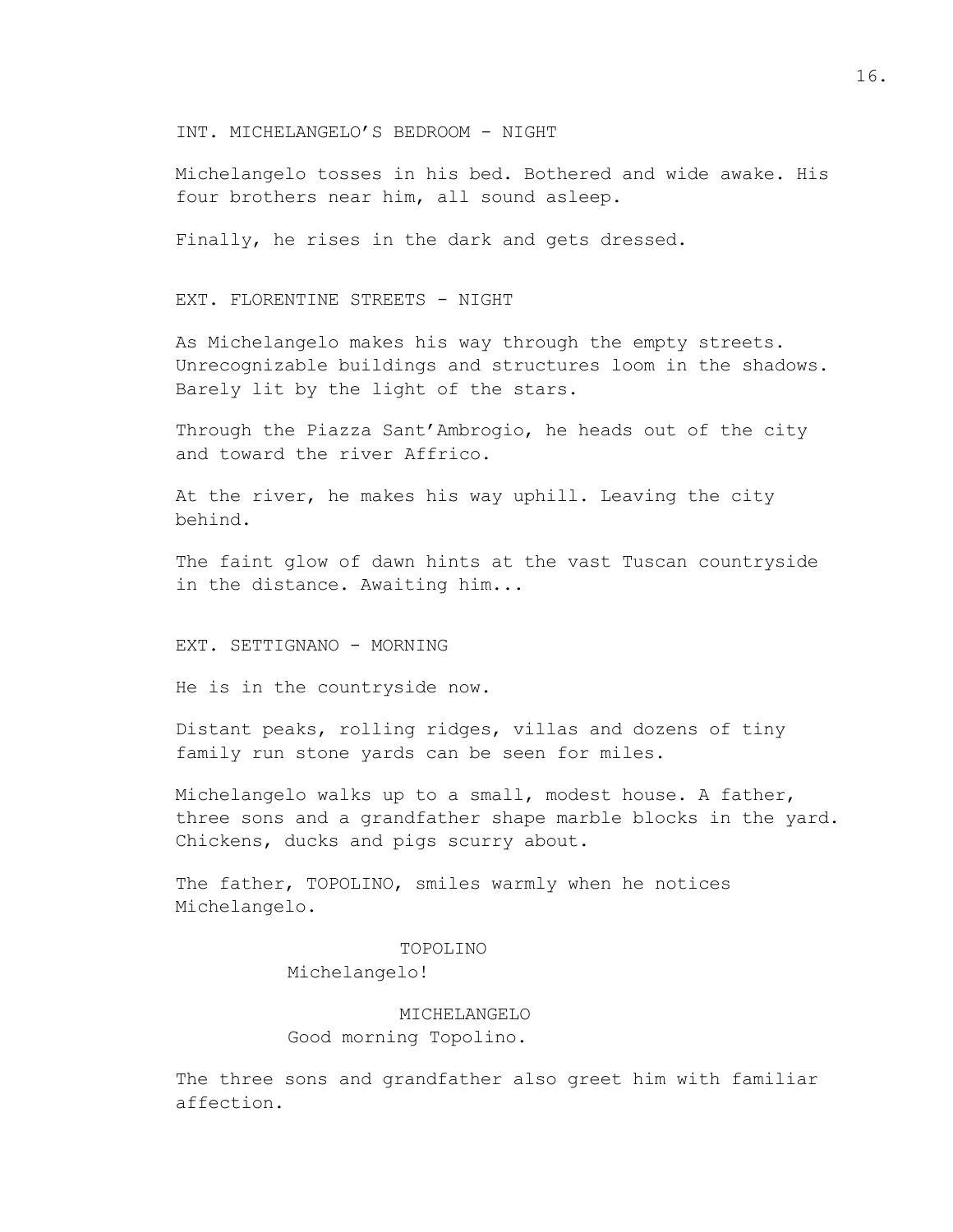TOPOLINO Michelangelo... How are you?

MICHELANGELO Not bad. And you?

#### TOPOLINO

The same. We hear you are apprenticed to Ghirlandaio?

# MICHELANGELO

Yes. About a year now.

#### TOPOLINO

About how long we last saw you. You don't care for it much?

MICHELANGELO

Not much.

TOPOLINO Then why stay?

MICHELANGELO

Where else is there to go?

# TOPOLINO

I've always told you... we could use a cutter.

#### MICHELANGELO

I know.

TOPOLINO More stones... more to eat.

#### MICHELANGELO

So you will take me as your apprentice?

# TOPOLINO

What apprentice? The stone is our master. Yours too perhaps.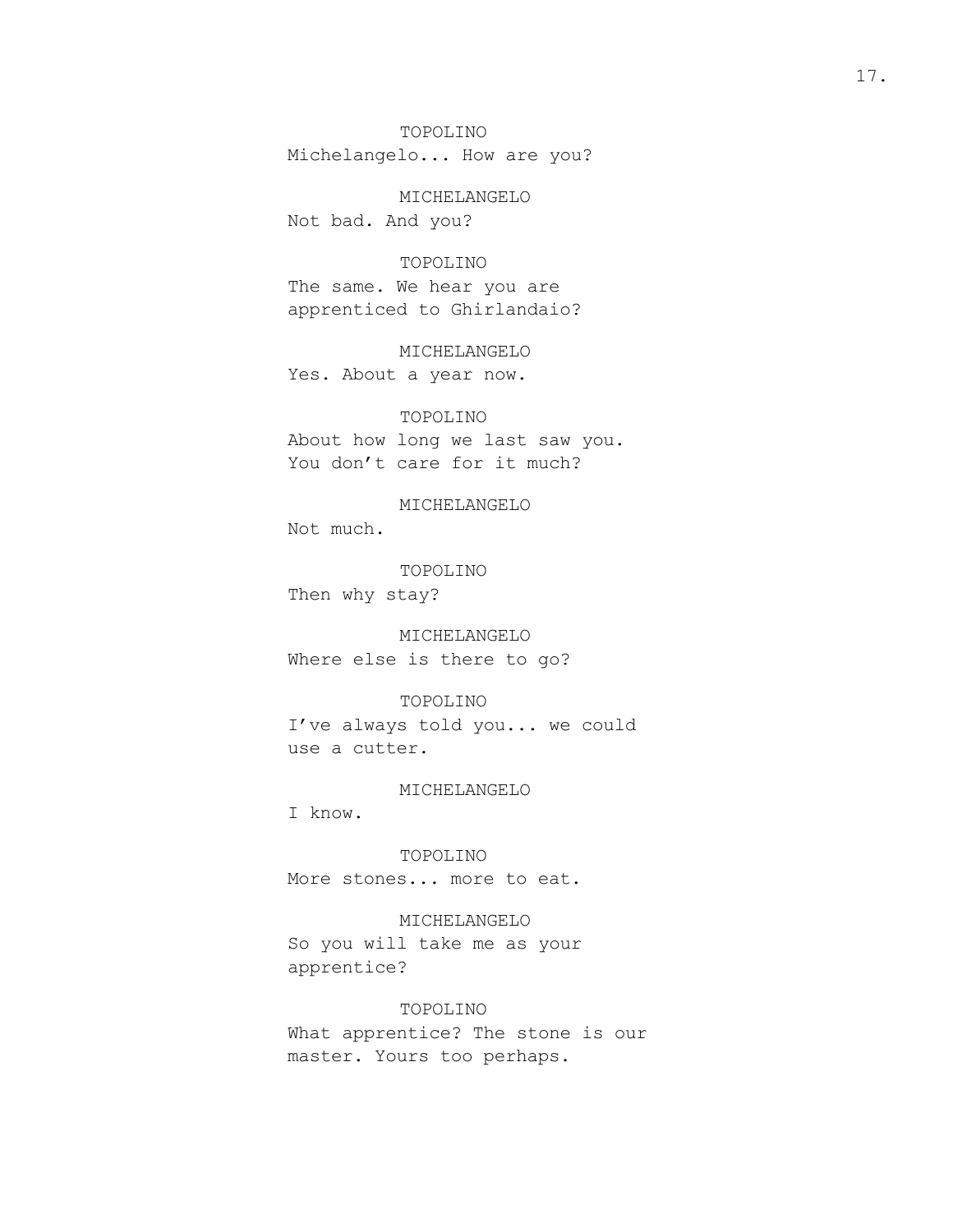Michelangelo grins. The others nod and smile at him as they continue working.

The grandfather hands him a tool and motions for him to sit. Michelangelo removes his shirt takes a seat in front of a column of rough cut marble.

He balances a hammer in one hand and a chisel in the other. With a fluid ease, he begins to carve into the stone.

His talent is obvious. His movements effortless. The marble quickly takes shape as from a expert.

> TOPOLINO (CONT'D) Remember. The stone works with you. It does not resent the chisel. It needs you to be changed and to be shaped. Handle it carefully or it will shatter. Never let the stone destroy itself.

He picks up the rhythm of the others. No one speaks. Just the sound of their hammers and chisels forming a cadence of "clicks."

#### EXT. TOPOLINO HOUSE - LATER, SAME DAY

Under the shade of a tree, the men and boys have just finished consuming a large meal.

Topolino's wife, is collecting the remnants of chicken, bread, olives, cheese and fruit. She piles them onto a large plate and takes them back into the house.

The men recline in the shade, full, content and ready for their afternoon nap.

Michelangelo rises.

TOPOLINO Stay for the day. You can return tomorrow.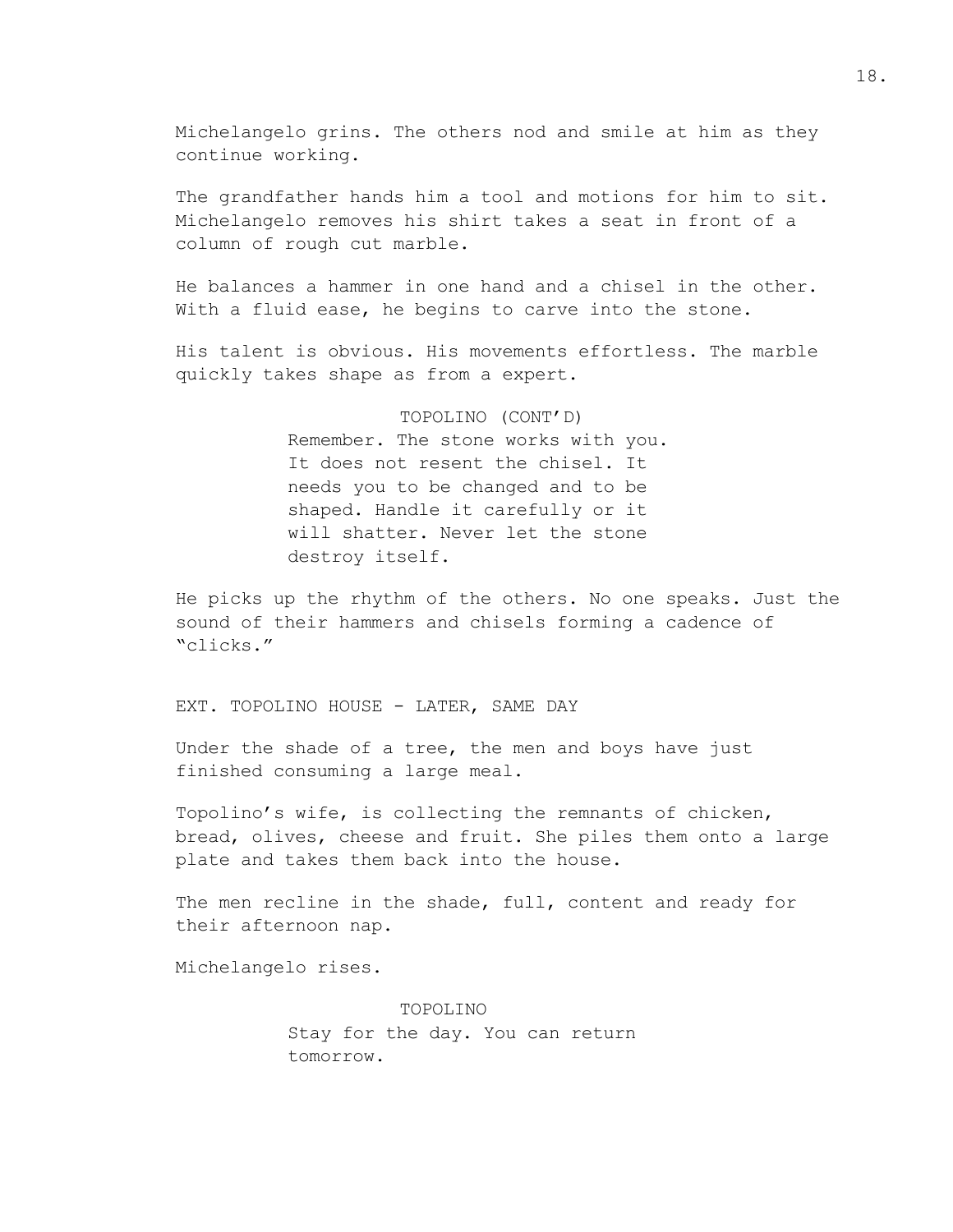MICHELANGELO I would like to. But I have obligations.

Topolino walks over to the boy.

#### TOPOLINO

Michelangelo?

#### MICHELANGELO

Yes?

Topolino rubs his beard.

# TOPOLINO

(searching for words) The best stone... gives itself to the sculptor... it does not fight the blow... In this same way, give yourself to God. (beat) Understand?

Michelangelo embraces Topolino.

MICHELANGELO Capisco. I will try.

INT. GHIRLANDAIO STUDIO - DAY

Granacci bursts into the studio. Excited and breathless. A huge grin on his face. Runs up to Michelangelo.

> GRANACCI You must come with me now.

# MICHELANGELO

What is it?

# GRANACCI

I must show you.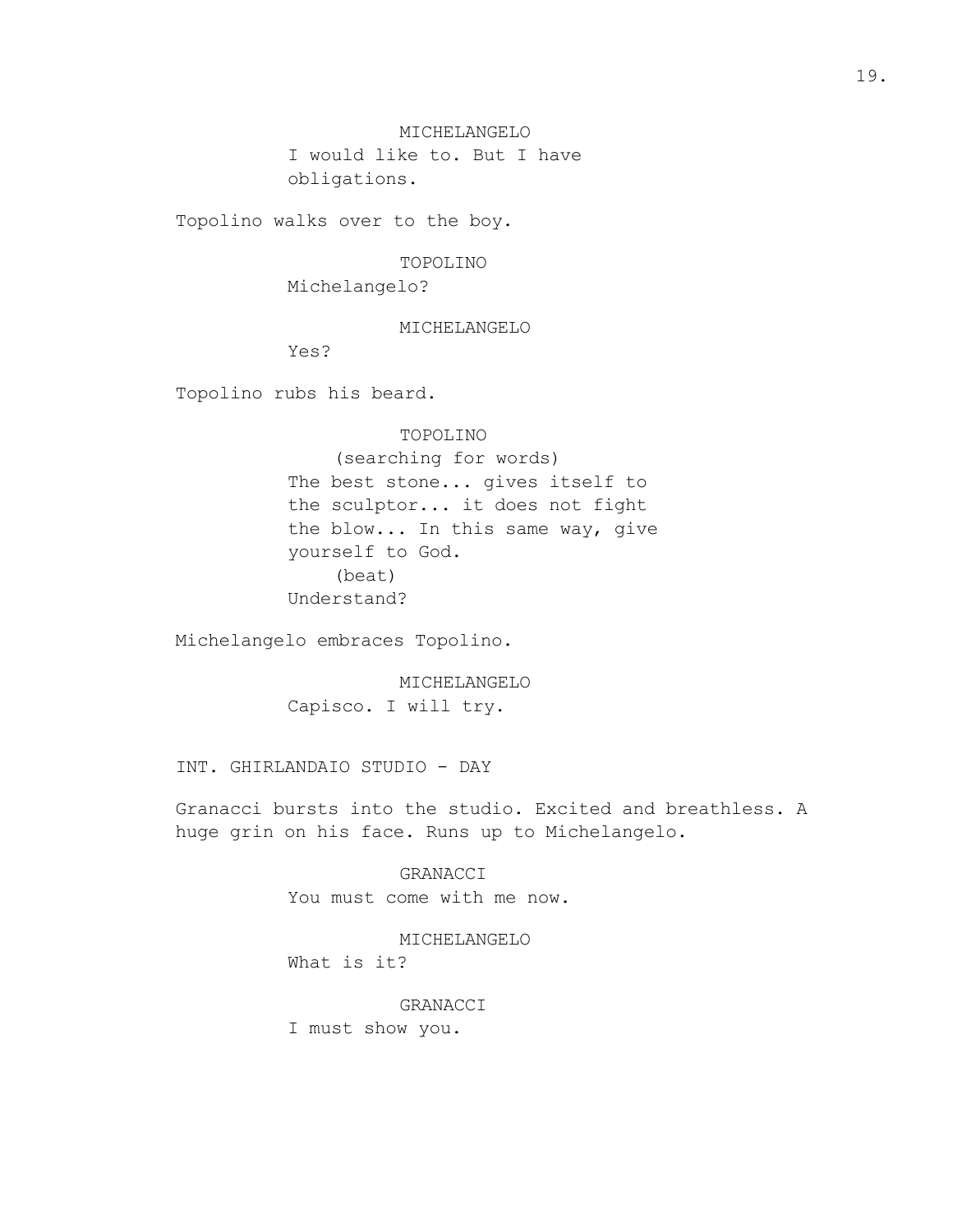EXT. FLORENTINE STREETS - CONTINUING

Michelangelo tries to keep up as Granacci runs through Piazza San Marco.

Across the piazza, near the church, Granacci stops in front of a gate.

GRANACCI

It's in here.

He pushes the gate open. He then waits as Michelangelo enters first.

EXT. SCULPTURE GARDEN - CONTINUING

Michelangelo enters. His eyes widen. Mouth open. He gasps as he sees...

HIS POV: A enormous oblong garden with all four walls displaying antique marble busts of... Emperor Hadrian... Scipio... Emperor Augustus... Agrippina... Nero's mother... numerous cupids.

The garden is also busy with activity as several men work over a piece of stone. Others measure and mark a marble piece. While still others are busy chiseling.

Michelangelo turns to Granacci, stuttering...

MICHELANGELO Who... what... is this?

GRANACCI A sculpture garden.

MICHELANGELO But... what for?

GRANACCI

A school.

MICHELANGELO

School?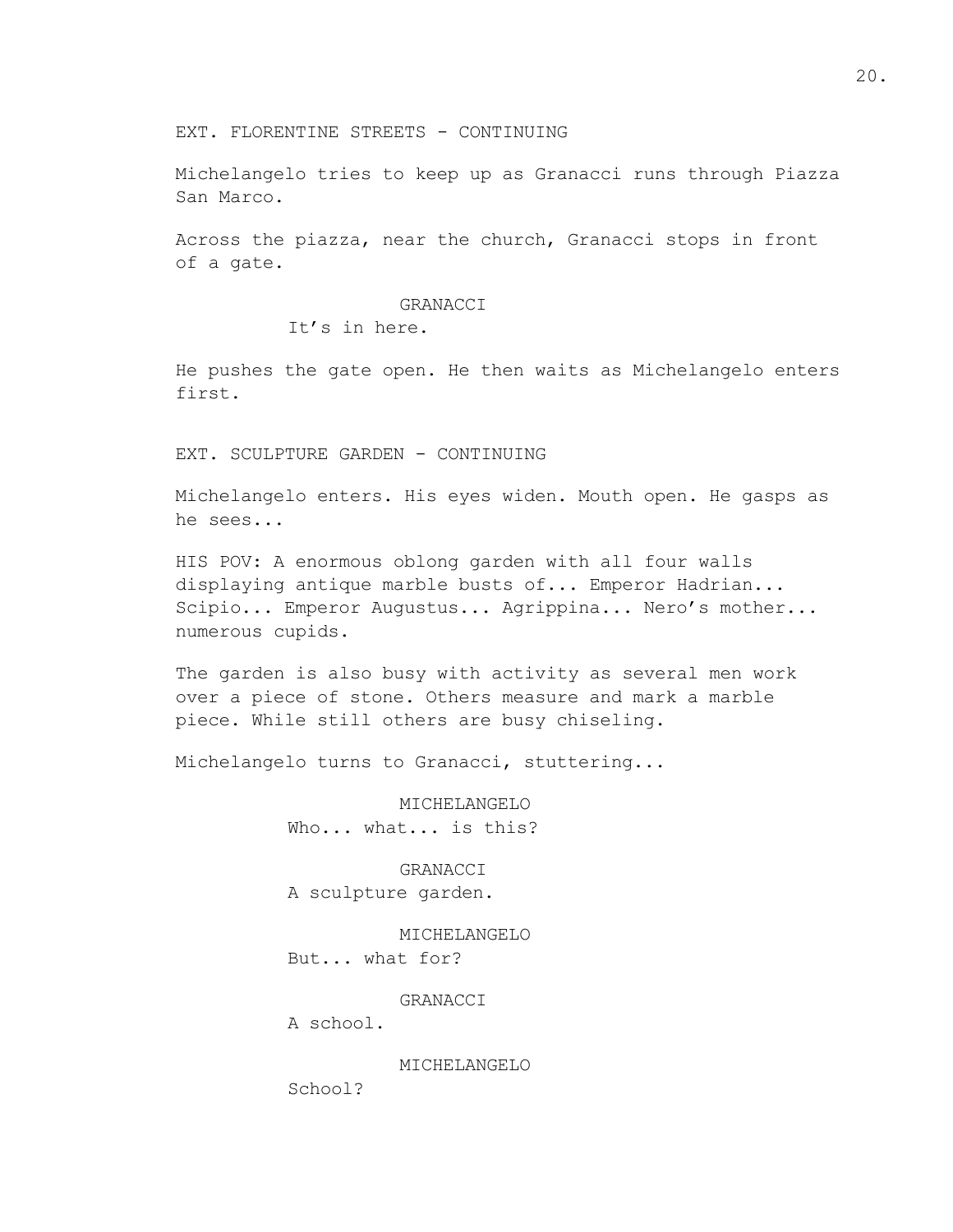#### GRANACCI

To train sculptors.

MICHELANGELO

What sculptors?

#### GRANACCI

This garden belonged to Clarice de' Medici. After she died, Lorenzo Medici transformed it into a school for sculptors. He has brought in Bertoldo to teach.

MICHELANGELO Bertoldo? I thought he was dead?

# GRANACCI

Lorenzo carried Bertoldo here on a bed from the hospital. Showed him the garden and told him he must restore Florence to its past greatness in sculpture. (beat) I am told Bertoldo got up immediately from the bed - cured.

Michelangelo's eyes devour the garden... the urns, the statues, vases and various busts.

He see's a frail old man with long flowing white hair, sitting in the far porch.

> GRANACCI (CONT'D) That's Bertoldo. Shall I present you?

Without answering, Michelangelo is already marching ahead toward the old man.

As they approach, Bertoldo is instructing two young boys on shaping a rough marble piece.

> GRANACCI (CONT'D) Maestro Bertoldo?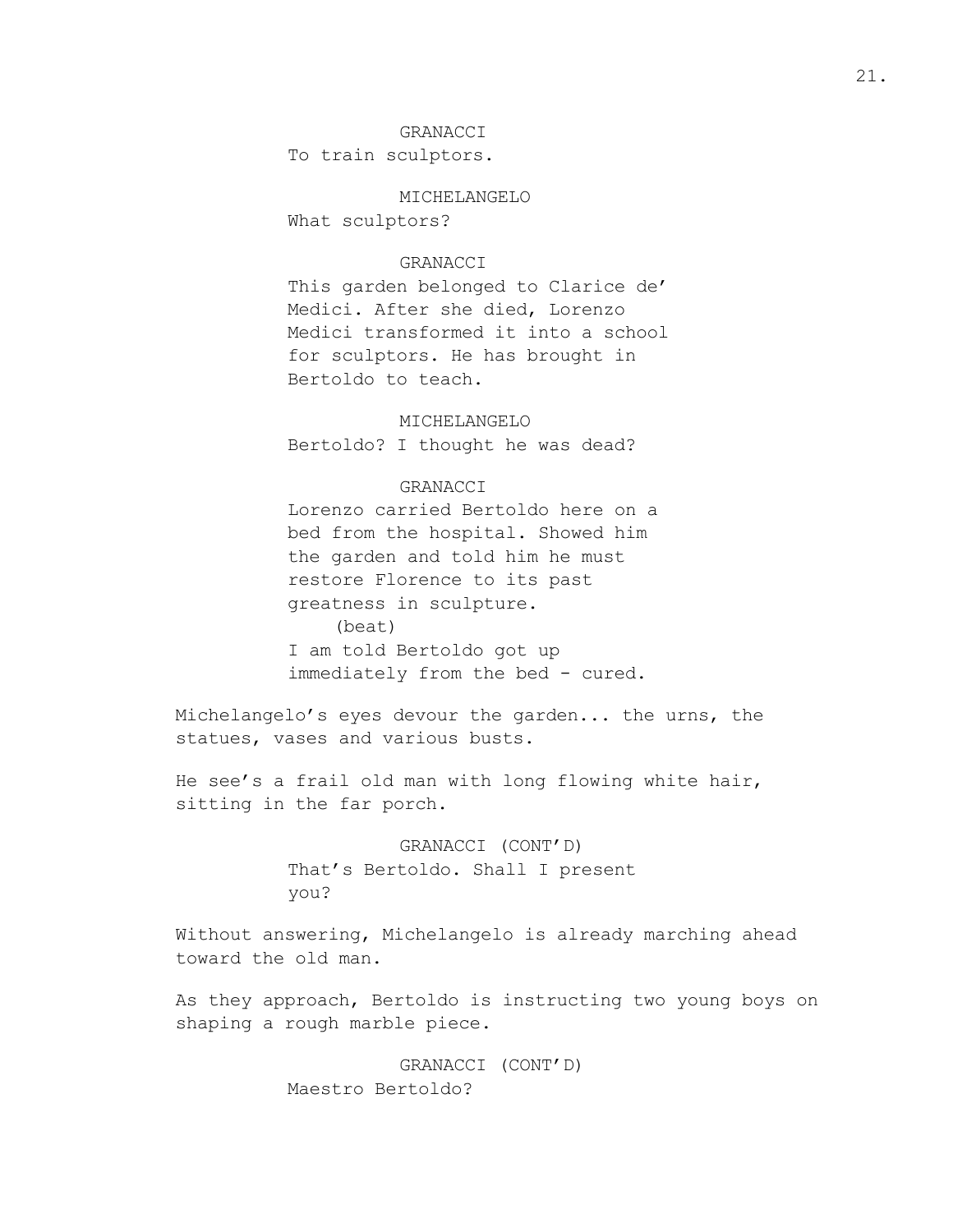Bertoldo doesn't hear. Keeps his attention on the two students.

> GRANACCI (CONT'D) (louder) Scusi... Maestro Bertoldo?

The old man turns.

#### BERTOLDO

Yes?

# GRANACCI

Maestro Bertoldo, may I present my friend... Michelangelo.

The old man looks at Michelangelo curiously.

But someone calls out to Bertoldo from across the garden and he excuses himself abruptly.

Granacci shrugs as they watch him walk away.

# MICHELANGELO

Who are these apprentices? How did they get in?

GRANACCI Lorenzo and Bertoldo chose them.

MICHELANGELO I have two more years at Ghirlandaio's. Mamma Mia. I have destroyed myself.

# GRANACCI

Patience. You're young. After you have completed your apprenticeship at Ghirlandaio...

Michelangelo grabs his friend by the shirt.

MICHELANGELO (exploding with great passion) (MORE)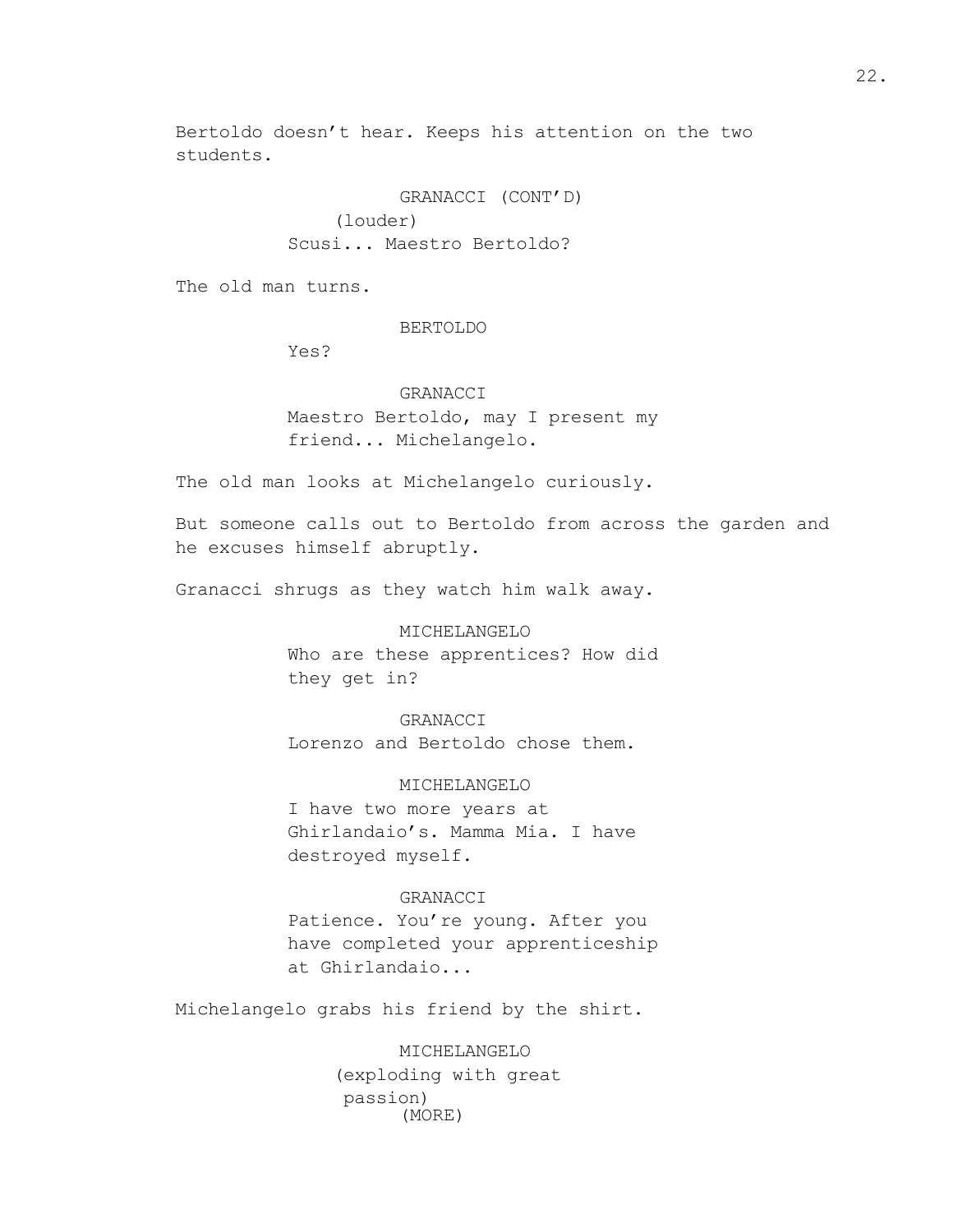Patience!? No!!! I've got to get in! NOW! I don't want to be a painter. Granacci, you know my heart! I want to be a marble carver! Please, help me... how do I get in? MICHELANGELO (CONT'D)

#### GRANACCI

You have to be invited...

MICHELANGELO ...How do I get invited?

#### GRANACCI

I don't know...

# MICHELANGELO

...Then who does know? Who can tell me?

Granacci holds his friend at arms length.

GRANACCI Miche'... please stop... you will push me over.

Michelangelo turns away. Tears welling up in his eyes.

Granacci sighs. Saddened.

GRANACCI (CONT'D) I'm sorry... when I saw this place, I thought it would please you.

Michelangelo slumps down onto a bench against the wall.

MICHELANGELO I know you mean well... (pause) But... this is all I have ever dreamt about... wanting so badly that it pains my heart... (beat) (MORE)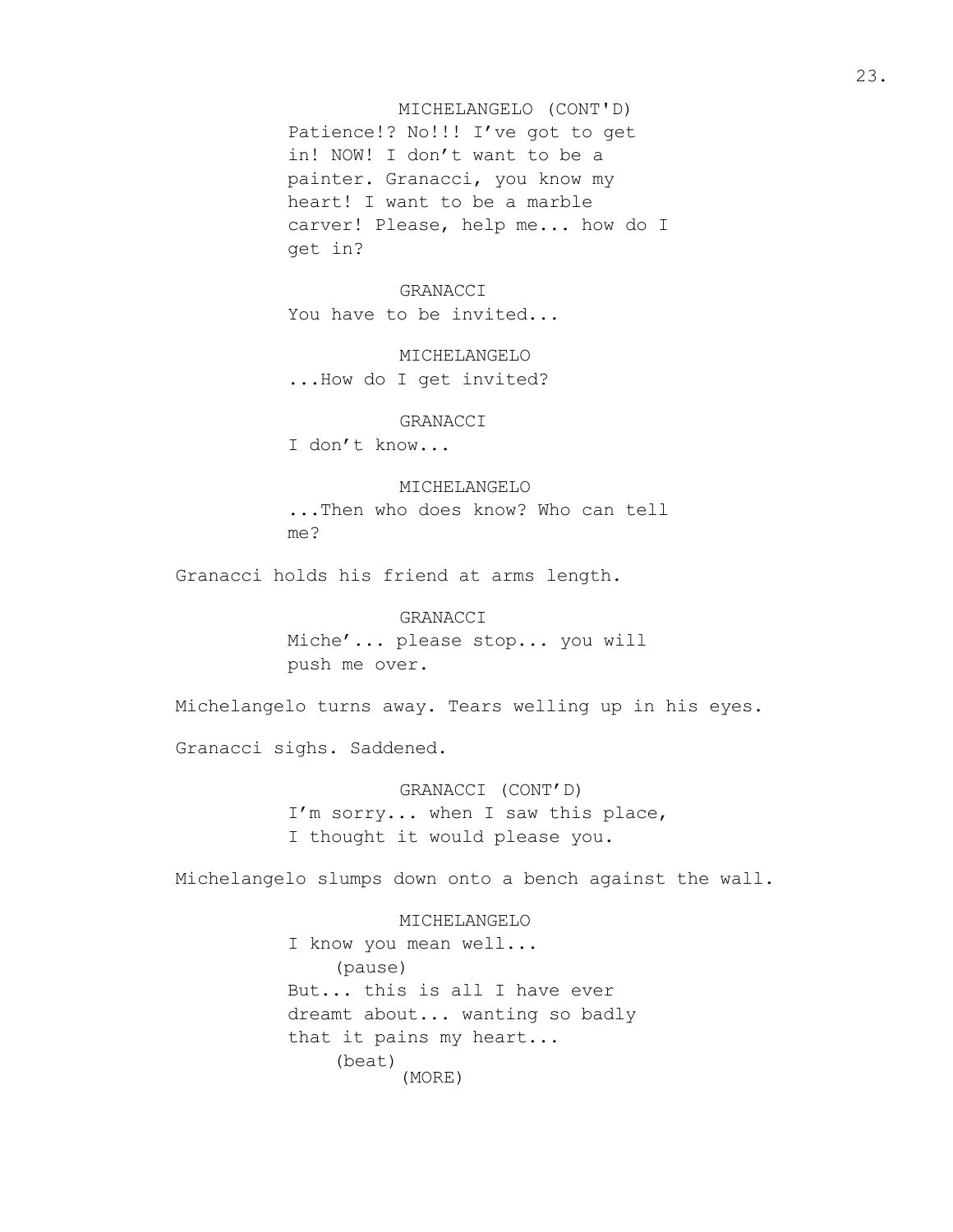To now see that it exists, and to be kept from it... is a torture almost too much to bear. MICHELANGELO (CONT'D)

# EXT. PIAZZA SAN MARCO - DAY

Michelangelo sits at the fountain, oblivious to the bustle of people around him. His eyes are transfixed on the gate leading to the sculptor garden.

Finally, he rises. Hesitates a moment, then starts toward the gate.

INT. SCULPTURE GARDEN - CONTINUING

Michelangelo peaks in from the gate. It seems even busier than before.

Gingerly, he steps inside. Walks along the perimeter of the walls. Trying not to be noticed.

He finds a bench under an overhanging tree. He sits quietly and watches. As if trying to absorb every motion and facet of the garden's activity.

INT. GHIRLANDAIO STUDIO - DAY

The studio is unusually silent. Heads are down. Concentrated in their own sketches. No one speaks.

Ghirlandaio is smoldering at his desk. Visibly irritated.

Michelangelo enters. Stops as he is met by Ghirlandaio's icy stare.

#### GHIRLANDAIO

And where have you been these past days?

MICHELANGELO I'm sorry... I have been ill. 24.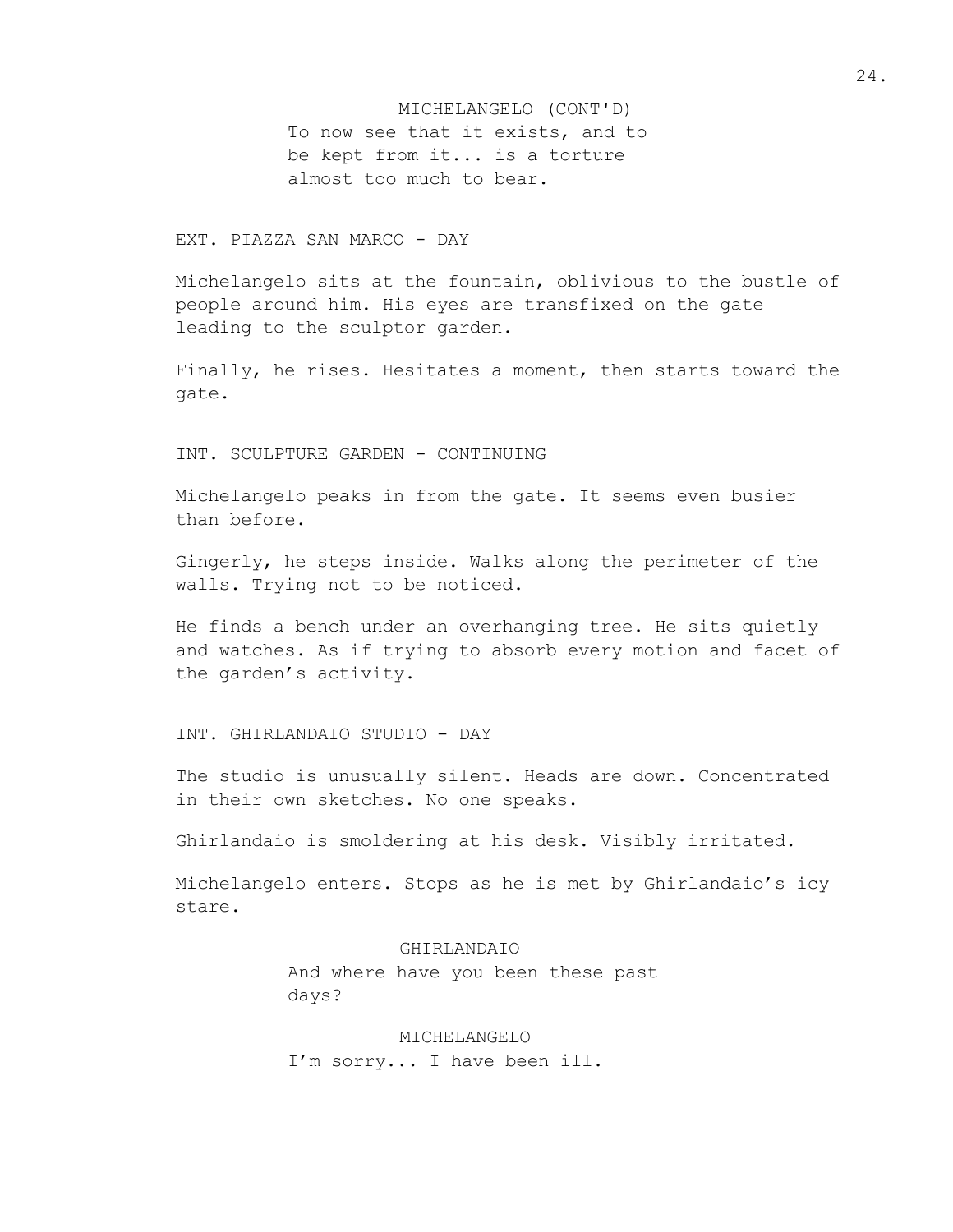#### GHIRLANDAIO

And now?

MICHELANGELO A little better... thank you.

Ghirlandaio throws a parchment roll at Michelangelo's feet.

The apprentices look up, stunned.

#### GHIRLANDAIO

Lorenzo Medici... Il Magnifico... has summoned me.

Michelangelo shuffles his feet. Uncertain.

GHIRLANDAIO (CONT'D) He has asked if I would like to send two of my best apprentices to his new Medici school.

Granacci looks to Michelangelo, who is riveted like stone to the floor.

> GHIRLANDAIO (CONT'D) NO! I would not like to send my two best apprentices! To have my bottega raided? NO! I have contracts to fulfill. We are already behind schedule!

Ghirlandaio stands. Michelangelo's head sinks.

GHIRLANDAIO (CONT'D) But then again... who dares say "no" to Lorenzo Medici?

He points directly to Michelangelo.

GHIRLANDAIO (CONT'D) YOU!... BUONARROTI!.. you would like to go?

MICHELANGELO

Huh?...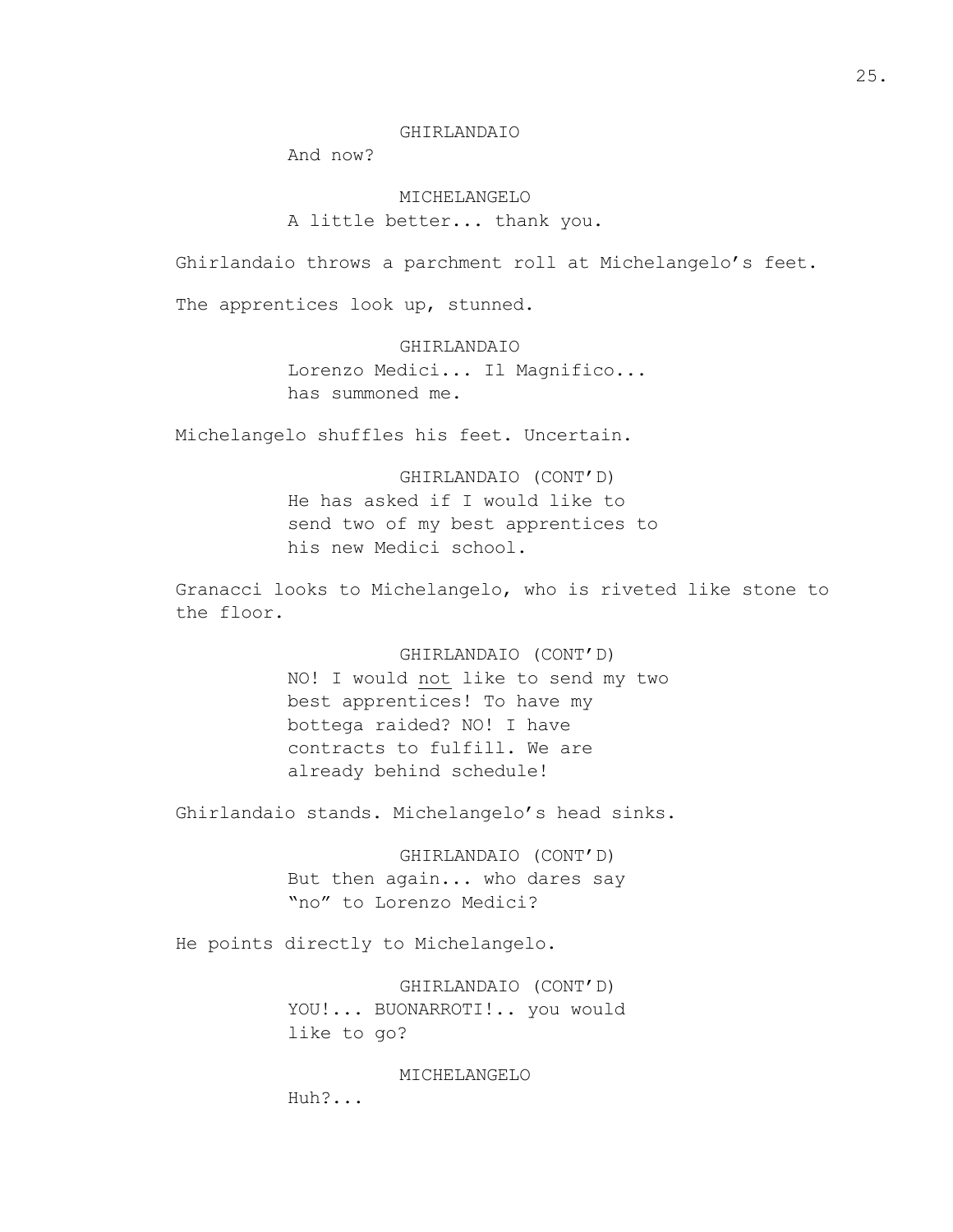#### GHIRLANDAIO

Granacci! You and Buonarroti are released from your apprenticeship. I will sign the papers tomorrow. Now back to work all of you! Do you think I am Ghirlandaio the magnificent? So rich that I can support all of you?

Ghirlandaio whirls back to his desk.

Michelangelo is breathing hard. He looks toward Granacci speechless.

After a moment, he makes his way toward Ghirlandaio.

But unable to speak. He stands at the foot of the desk.

Ghirlandaio looks up and sees gratitude in the boys eyes. He softens.

> GHIRLANDAIO (CONT'D) (quietly so the others can't hear) Never forger that Ghirlandaio was your first master.

INT. LODOVICO STUDY - DAY

Lodovico is hunched over the parchments on his desk.

Granacci stands behind Michelangelo in the doorway to the study.

# MICHELANGELO

Father, I have some news. I am leaving Ghirlandaio's.

Lodovico looks up. A tiny smile forms on his lips.

#### LODOVICO

I knew you would come to your senses. Tomorrow I will contact the Wool Guild and...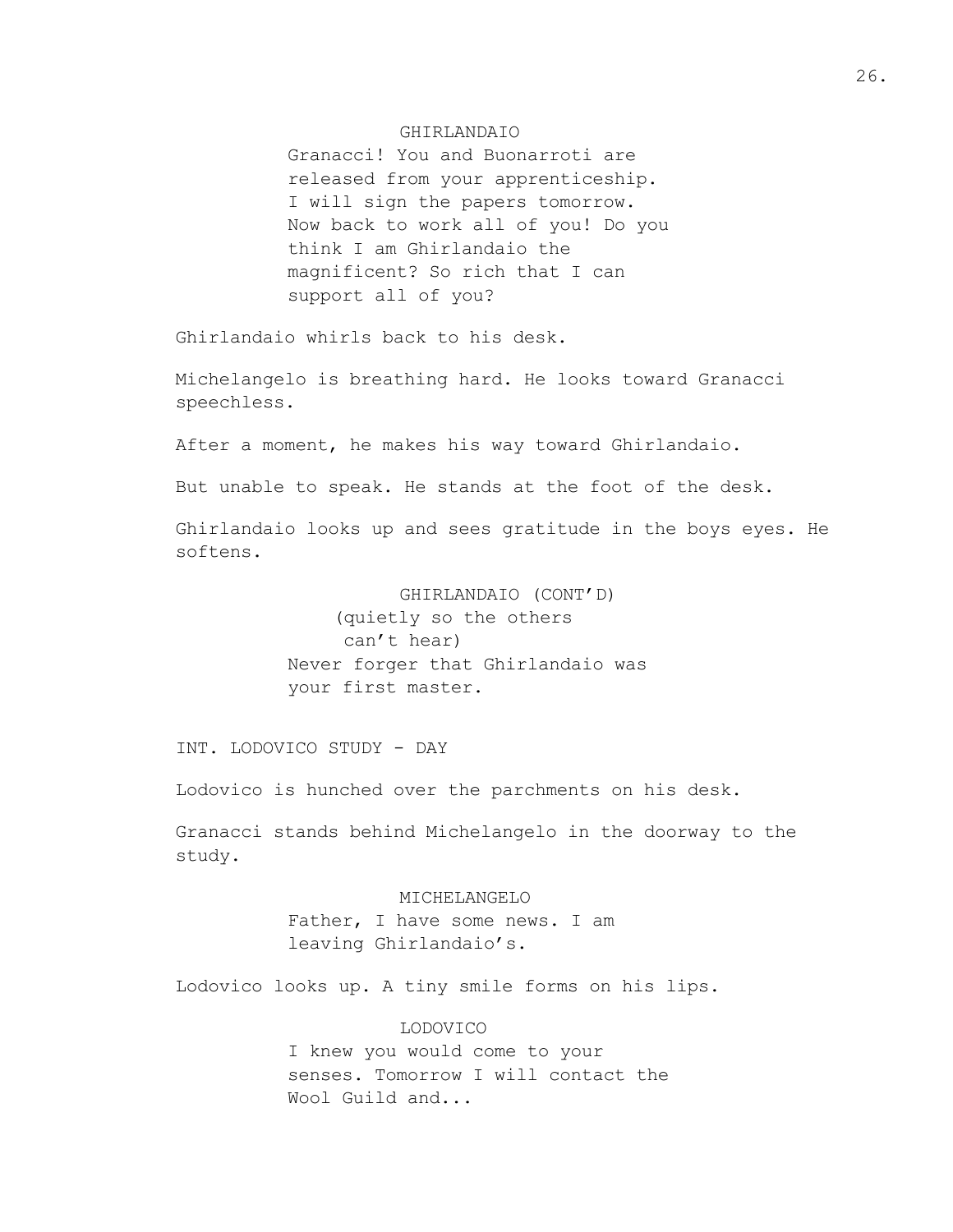#### MICHELANGELO

...I am leaving to become a student at the Medici sculpture garden.

Lodovico's joy is interrupted by confusion.

#### LODOVICO

What?... Medici garden?... What garden?

Granacci steps forward.

#### GRANACCI

I am going too Messer Buonarroti. We are to be apprenticed to Bertoldo.

#### LODOVICO

The stonecutter?

MICHELANGELO

The sculptor. Father, Bertoldo is the last master left.

# LODOVICO

What is a sculptor? He is lower than a painter! Not even a member of the twelve Guilds. A laborer, like a woodchopper, or an olive picker. My son, you have gone from bad to worse! (beat) What is he paying you?

MICHELANGELO I don't know. I didn't ask.

#### LODOVICO

You didn't ask? You think we have the wealth of the Granacci? That we can support you in your fantasies?

#### GRANACCI

I asked. There is no pay. Just free instruction.